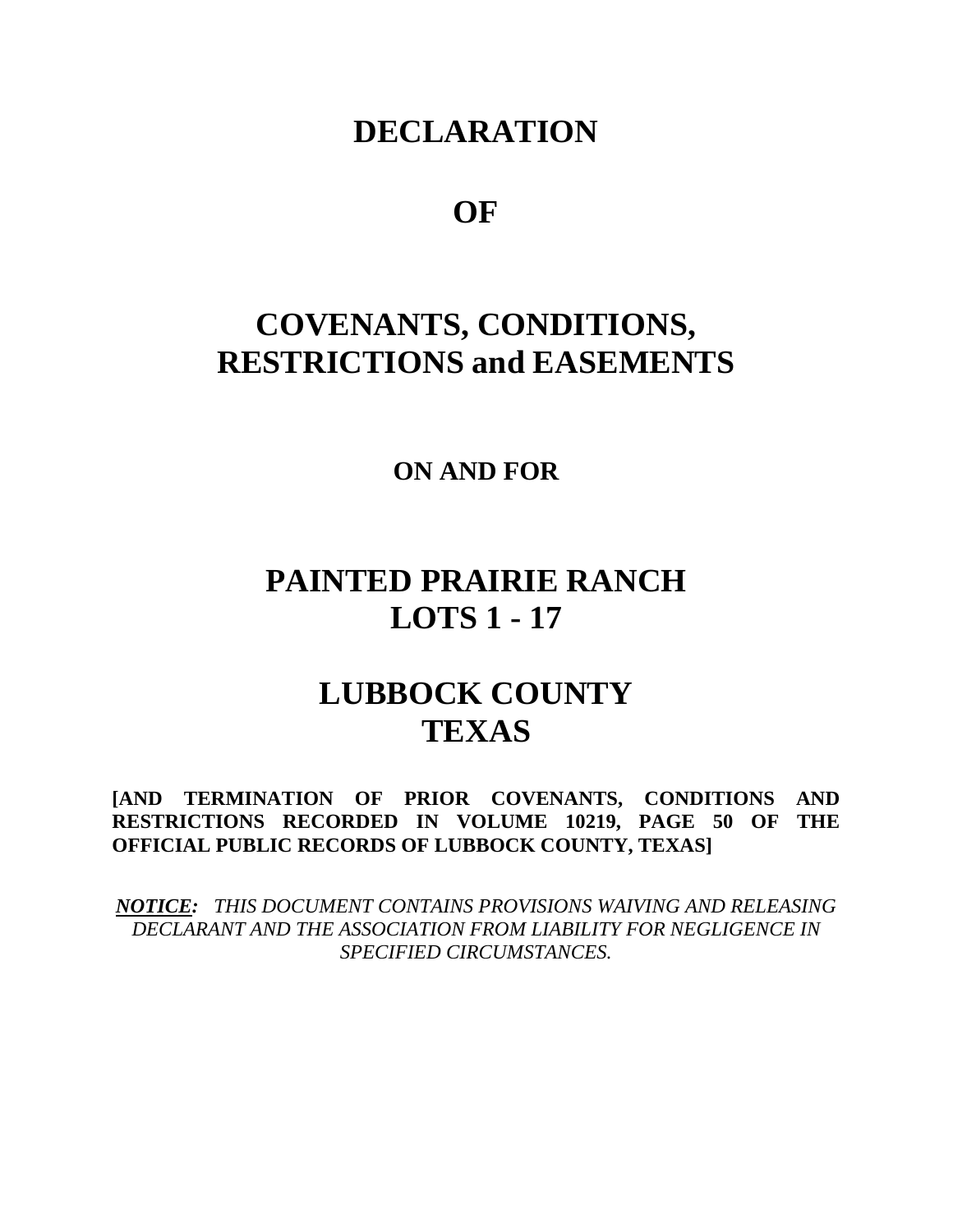# TABLE OF CONTENTS

| I.          |                                                               |  |
|-------------|---------------------------------------------------------------|--|
| Π.          |                                                               |  |
| III.        |                                                               |  |
| IV.         |                                                               |  |
| $V_{\cdot}$ |                                                               |  |
| VI.         | EASEMENTS AND TELECOMMUNICATION SERVICES; UTILITY SERVICES 18 |  |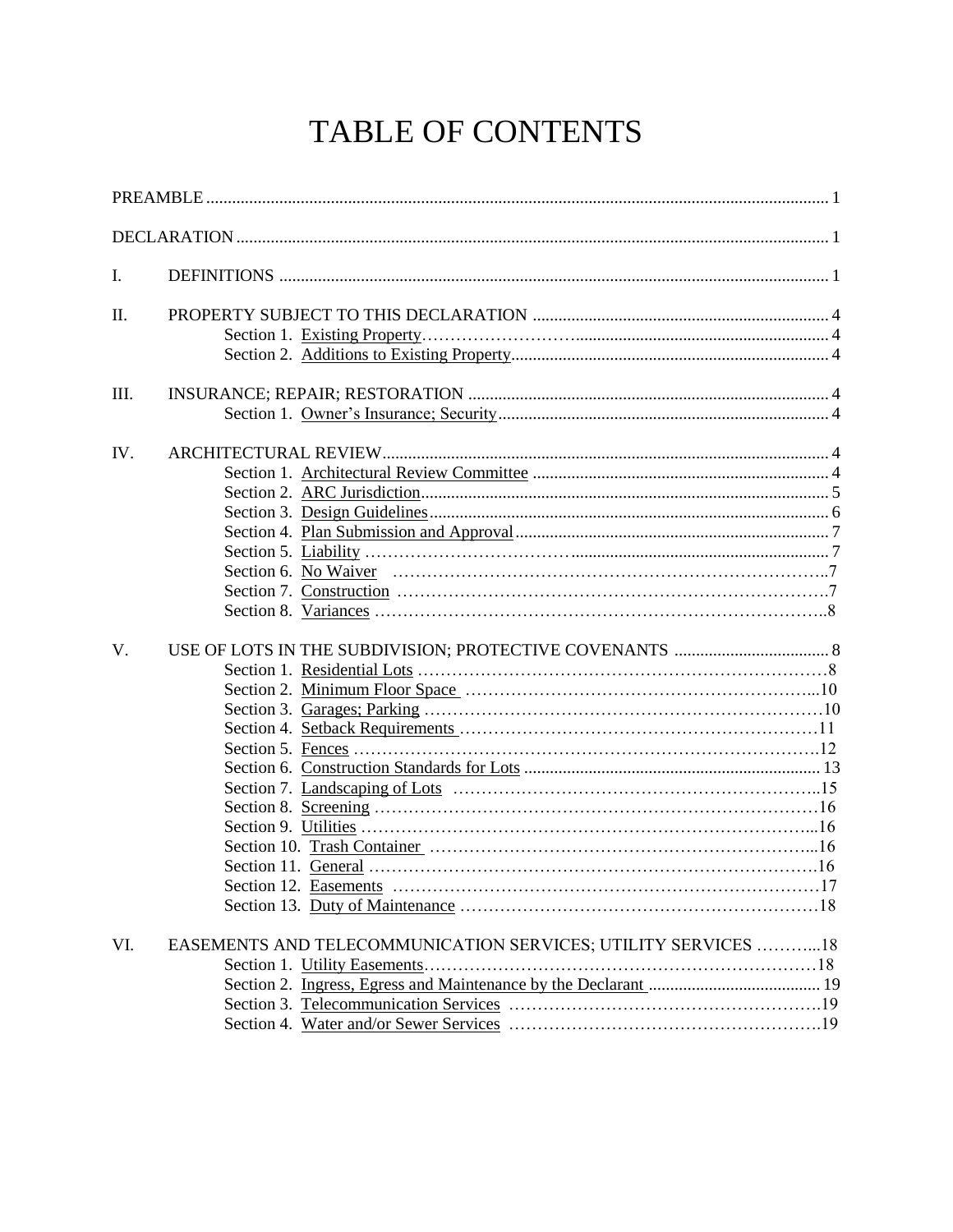| <b>VII</b> |                                                                       |  |
|------------|-----------------------------------------------------------------------|--|
|            |                                                                       |  |
|            |                                                                       |  |
|            |                                                                       |  |
|            |                                                                       |  |
|            |                                                                       |  |
|            |                                                                       |  |
|            |                                                                       |  |
|            |                                                                       |  |
|            |                                                                       |  |
|            |                                                                       |  |
|            | Section 11. Assumption of Risk, Disclaimer, Release and Indemnity  22 |  |
|            |                                                                       |  |
|            |                                                                       |  |
|            |                                                                       |  |

## VIII. TERMINATION OF PRIOR COVENANTS, CONDITIONS AND RESTRICTION………….24

Exhibit "A" Legal Description of Subdivision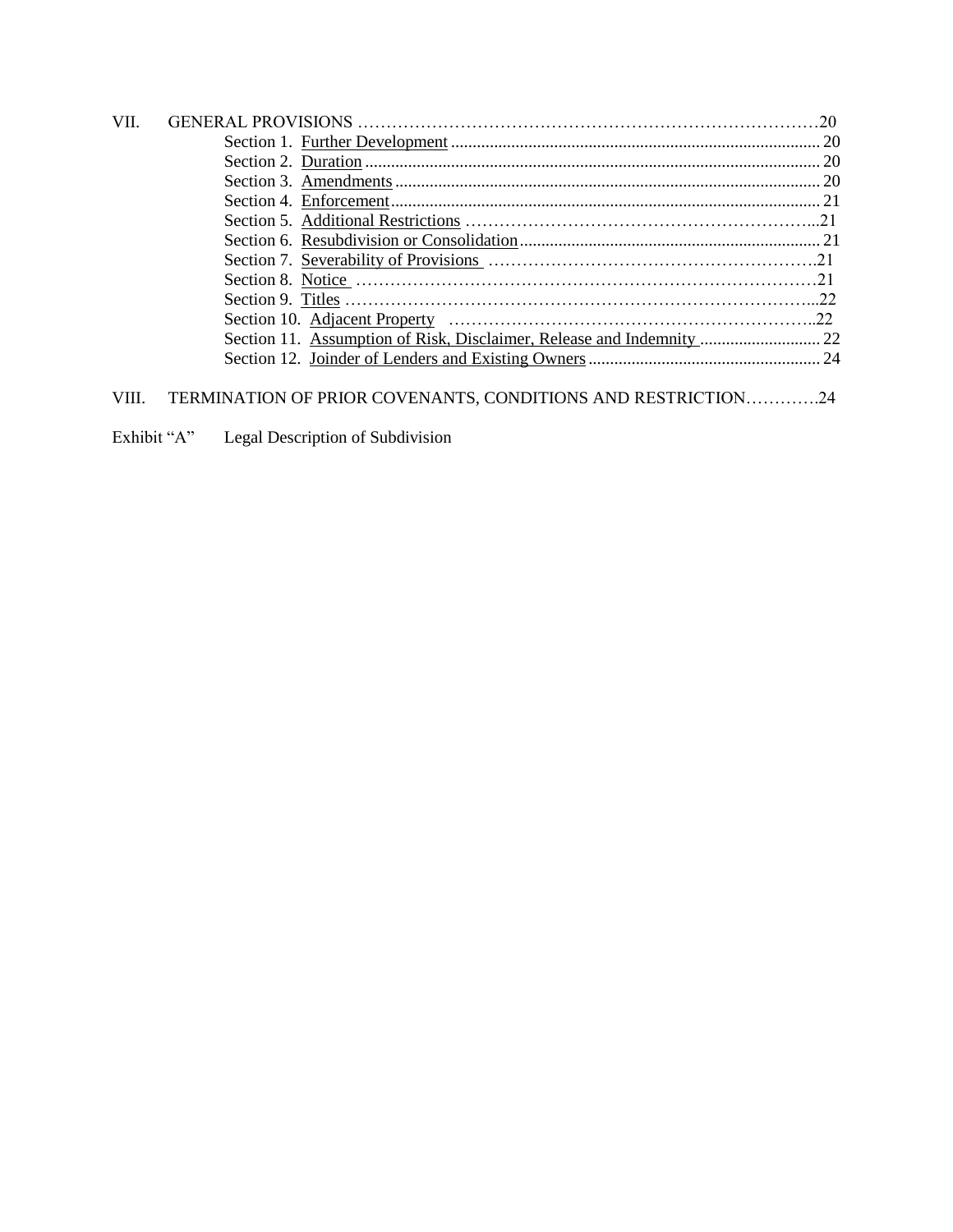This DECLARATION OF COVENANTS, CONDITIONS, RESTRICTIONS AND EASEMENTS is made and effective as of the \_\_\_\_\_\_ day of \_\_\_\_\_\_\_\_\_\_\_\_\_\_, 2009, by 806 LAND CO., LLC, a Texas limited liability company (sometimes referred to herein as the Declarant); ROBIN HENSON and husband, HAROLD HENSON (hereinafter collectively referred to as "Henson"); GREGORY PAUL NICHOLS and wife, BEVERLY PENNY NICHOLS (hereinafter collectively referred to as "Nichols"); JOSEPH D. BRAKE and wife, RIKA METHOLA BRAKE (hereinafter collectively referred to as "Brake"); REUBEN G. McCOWEN and wife, KAI D. McCOWEN (hereinafter collectively referred to as "McCowen"); and, TRACY RASBERRY and wife, LAURA RASBERRY (hereinafter collectively referred to as "Rasberry"). The Declarant, Henson, Nichols, Brake, McCowen and Rasberry are sometimes collectively referred to in this Declaration as the "Owners".

#### PREAMBLE

Declarant is the owner and developer of certain residential Lots within a tract of land now commonly known and described as Painted Prairie Ranch, an Addition to Lubbock County, Texas (the lots subject to this Declaration being more particularly described on Exhibit "A" attached hereto). Henson is the owner of Lot 12, Painted Prairie Ranch; Nichols is the owner of Lot 1; Brake is the owner of Lot 6; McCowen is the owner of Lot 8; and, Rasberry is the owner of Lot 11. Declarant and the Owners of the previously described Lots propose to establish and implement plans for residential living, recreation, aesthetic and quality-of-life considerations. The purposes of this Declaration are to protect the Declarant and the Owners against inappropriate development and use of Lots within the Properties; to assure compatibility of design of improvements within the Subdivision; to secure and preserve sufficient setbacks and space between buildings so as to create an aesthetically pleasing environment; to provide for landscaping and the maintenance thereof; and, in general to encourage construction of attractive, quality, permanent improvements that will promote the general welfare of the Declarant and the Owners. Declarant desires to impose these restrictions on the Painted Prairie Ranch property now and yet retain reasonable flexibility to respond to changing or unforeseen circumstances so as to guide, control and maintain the quality and distinction of the Painted Prairie Ranch project.

#### DECLARATION

The Declarant and Owners hereby declare that the residential lots described on Exhibit "A" attached hereto, and such phases or additions thereto as may hereafter be made pursuant to Article II hereof, is and shall be owned, held, mortgaged, transferred, sold, conveyed and occupied subject to the covenants, conditions, restrictions and easements (sometimes collectively referred to hereinafter as "the Covenants") hereinafter set forth.

#### ARTICLE I. CONCEPTS AND DEFINITIONS

The following words, when used in this Declaration or in any amended or supplementary Declaration (unless the context shall otherwise clearly indicate or prohibit), shall have the following respective concepts and meanings:

"Amended Declaration" shall mean and refer to each and every instrument recorded in the Official Public Records of Lubbock County, Texas which amends, supplements, modifies, clarifies or restates some or all of the terms and provisions of this Declaration.

 "Architectural Review Committee" (sometimes referred to herein as the "ARC") shall mean and refer to that particular committee which is described and explained within Article IV below.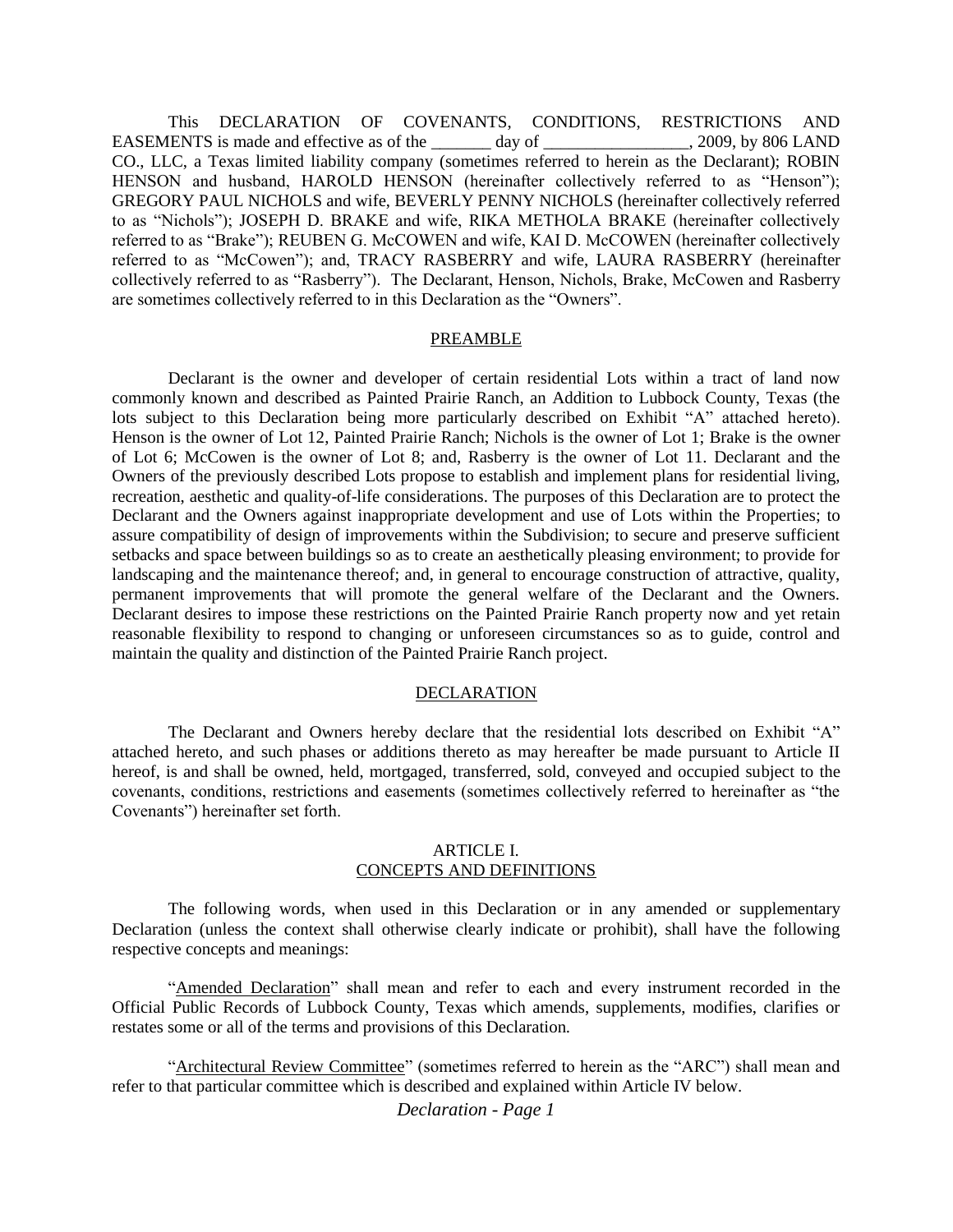"Central Appraisal District" ("CAD") shall mean and refer to the governmental and/or quasigovernmental agency(ies) (including without limitation the Lubbock Central Appraisal District) established in accordance with Texas Property Tax Code Section 6.01 et seq. (and its successor and assigns as such law may be amended from time to time) or other similar statute which has, as one of its purposes and functions, the establishment of an assessed valuation and/or fair market value for various lots, parcels and tracts of land in Lubbock County, Texas.

"Covenants" shall mean and refer to all covenants, conditions, restrictions, and easements set forth within this Declaration.

"Declarant" shall mean and refer to 806 Land Co., LLC, and any or a successor(s) and assign(s) of 806 Land Co., LLC, with respect to the voluntary disposition of all (or substantially all) of the assets and/or membership interest of 806 Land Co., LLC and/or the voluntary disposition of all (or substantially all) of the right, title and interest of 806 Land Co., LLC in and to the Properties. However, no person or entity merely purchasing one or more Lots from 806 Land Co., LLC in the ordinary course of business shall be considered a "Declarant".

"Declaration" shall mean and refer to this particular instrument entitled "Declaration of Covenants, Conditions, Restrictions and Easements on and for Painted Prairie Ranch," together with any and all amendments or supplements hereto.

"Deed" shall mean and refer to any deed, assignment, testamentary bequest, muniment of title or other instrument, or intestate inheritance and succession, conveying or transferring fee simple title or a leasehold interest or another legally recognized estate in a Lot.

"Design Guidelines" shall mean and refer to those particular standards, restrictions, guidelines, recommendations and specifications applicable to most of the aspects of construction, placement, location, alteration, maintenance and design of any improvements to or within the Properties, and all amendments, bulletins, modifications, supplements and interpretations thereof.

"Development Period" shall mean a period commencing on the date of the recording of this Declaration in the Official Public Records of Lubbock County, Texas and continuing thereafter until the earlier of the following dates: (i) the expiration of 10 years; or (ii) the date on which Declarant no longer owns any Lots within the Subdivision.

"Dwelling Unit" shall mean and refer to any building or portion of a building situated upon the Properties which is designed and intended for use and occupancy as a residence by a single person, a couple, a family or a permitted family size group of persons.

 "Easement Area" shall mean and refer to those areas which may be covered by an easement specified in Article VI below.

"Homebuilder" shall mean and refer to each entity and/or individual which is regularly engaged in the ordinary business of constructing residential dwellings on subdivision lots for sale to third-party homeowners as their intended primary residence.

"Improvement" or "Improvements" shall mean any physical change to raw land or to an existing structure which alters the physical appearance, characteristics or properties of the land or structure, including but not limited to adding or removing square footage area space to or from a structure, painting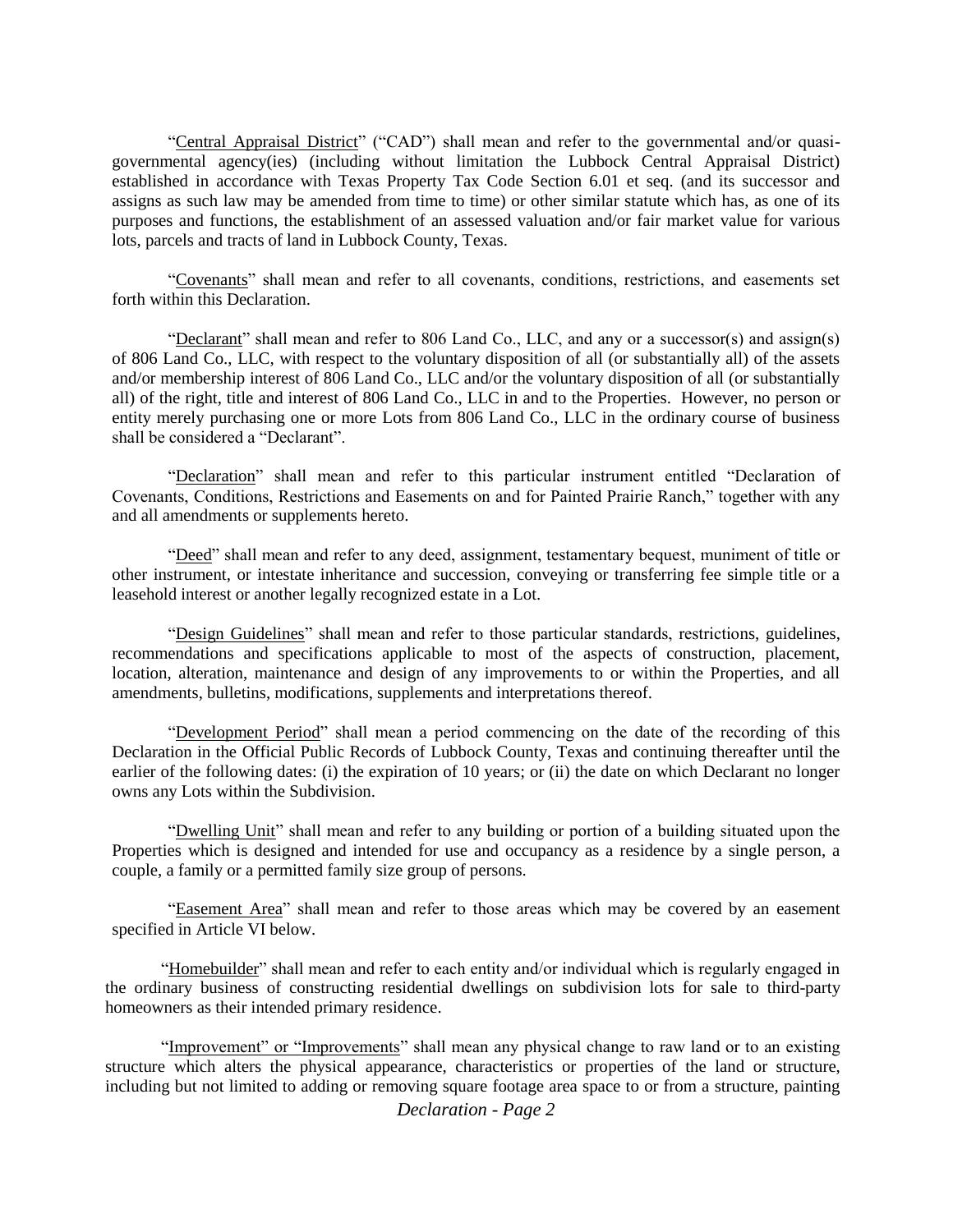or repainting a structure, or in any way altering the size, shape or physical appearance of any land or structure.

"Lot" shall mean and refer to each separately identifiable portion of the Subdivision which is platted, filed and recorded in the office of the County Clerk of Lubbock County, Texas and which is assessed by any one or more of the Taxing Authorities.

"Owner" shall mean and refer to the holder(s) of record title to the fee simple interest of any Lot whether or not such holder(s) actually reside(s) on any part of the Lot. On the date of this Declaration, the Owners are those persons and entities named in the introductory paragraph.

"Properties" shall mean and refer to the land described within Exhibit "A" attached hereto and shall include any property added to this Declaration pursuant to Article II hereof.

"Resident" shall mean and refer to:

(a) each Owner of the fee simple title to any Lot within the Properties;

(b) each person residing on any part of the Properties who is a bona-fide lessee pursuant to a written lease agreement with an Owner; and

(c) each individual lawfully domiciled in a Dwelling Unit other than an Owner or bona-fide lessee.

"Structure" shall mean and refer to: (i) any thing or device, other than trees, shrubbery (less than two feet high if in the form of a hedge) and landscaping (the placement of which upon any Lot shall not adversely affect the appearance of such Lot) including but not limited to any building, garage, porch, shed, greenhouse or bathhouse, cabana, covered or uncovered patio, swimming pool, play apparatus, fence, curbing, paving, wall or hedge more than two feet in height, signboard or other temporary or permanent living quarters or any temporary or permanent Improvement to any Lot; (ii) any excavation, fill, ditch, diversion dam or other thing or device which affects or alters the flow of any waters in any natural or artificial stream, wash or drainage channel from, upon or across any Lot; and (iii) any enclosure or receptacle for the concealment, collection and/or disposition of refuse; (iv) any change in the grade of any Lot of more than three (3) inches from that existing at the time of initial approval by the Architectural Review Committee.

"Subdivision" shall mean and refer to those Lots and Tracts described on Exhibit "A," within Painted Prairie Ranch, a subdivision in Lubbock County, Texas as shown on the map and plat thereof filed of record in the Map/Plat and/or Dedication Records of Lubbock County, Texas, as well as any and all revisions, modifications, corrections or clarifications thereto. The "Subdivision" will also include any additional land which is added or annexed hereto by Declarant in accordance with Article II, Section 2 of this Declaration.

"Taxing Authorities" shall mean and refer to Lubbock County, the Frenship School District, the City of Wolfforth, Texas and the State of Texas and any and all other governmental entities or agencies which have, or may in the future have, the power and authority to impose and collect ad valorem taxes on the Properties or any Lot within the Subdivision, in accordance with the Texas Constitution and applicable statutes and codes.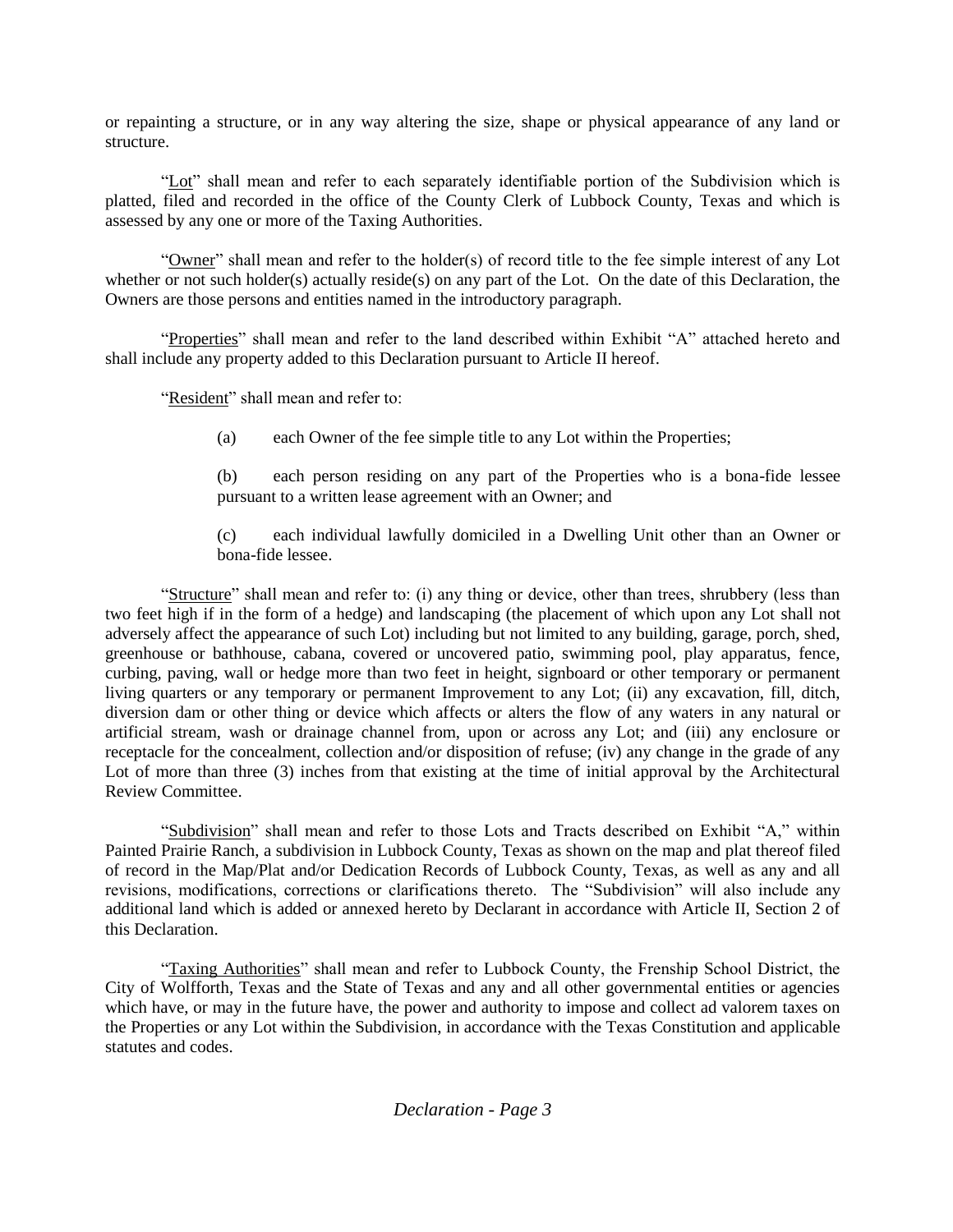#### ARTICLE II. PROPERTY SUBJECT TO THIS DECLARATION

Section 1. Existing Property. The residential Lots which are, and shall be, held, transferred, sold, conveyed and occupied subject to this Declaration within the Painted Prairie Ranch addition are more particularly described on Exhibit "A" attached hereto and incorporated herein by reference for all purposes.

Section 2. Additions to Existing Property. Additional land(s) may become subject to this Declaration, or the general scheme envisioned by this Declaration, as follows: The Declarant may (without the joinder and consent of any person or entity) add or annex additional real property to the scheme of this Declaration within the next ten (10) years by filing of record an appropriate enabling declaration, generally similar to this Declaration, which may extend the scheme of the Covenants to such property. Provided further; however, such other declaration(s) may contain such complementary additions and modifications of these Covenants as may be necessary to reflect the different character, if any, of the added properties and as are not inconsistent with the concept and purpose of this Declaration.

#### ARTICLE III.

#### INSURANCE; REPAIR; RESTORATION

Section 1. Owner's Insurance; Security. The Declarant will not carry any insurance pertaining to, nor does it assume any liability or responsibility for, the real or personal property of the Owners or Residents (and their respective family members and guests). THE DECLARANT IS NOT INSURING THE REAL OR PERSONAL PROPERTY OF THE OWNERS OR RESIDENTS AND NO SECURITY SERVICES ARE BEING PROVIDED.

Each Owner and Resident expressly understands, covenants and agrees with the Declarant that:

(a) The Declarant does not have any responsibility or liability of any kind or character whatsoever regarding or pertaining to the real and personal property of each Owner and Resident;

(b) Each Owner and Resident shall, from time to time and at various times, consult with reputable insurance industry representatives of each Owner's and Resident's own selection to select, purchase, obtain and maintain appropriate insurance providing the amount, type and kind of insurance deemed satisfactory to each Owner or Resident covering his or her real and personal property and insuring against bodily injury, death or property damage, and general liabilities; however, each Owner or Resident must purchase, obtain and maintain not less than an insurance policy (such as a homeowner's insurance policy) which covers all improvements on the Lot for their full insurable value as determined when the policy is issued and renewed, and which contains public liability and property damage insurance applicable to the property being insured;

#### (c) **EACH OWNER AND RESIDENT SHALL TAKE SUCH ACTION AS EACH OWNER AND RESIDENT DEEMS NECESSARY TO PROTECT AND SAFEGUARD PERSONS AND PROPERTY.**

#### ARTICLE IV. ARCHITECTURAL REVIEW

*Declaration - Page 4* Section 1. Architectural Review Committee. During the Development Period, the Architectural Review Committee ("ARC") shall be composed of at least three (3) individuals selected and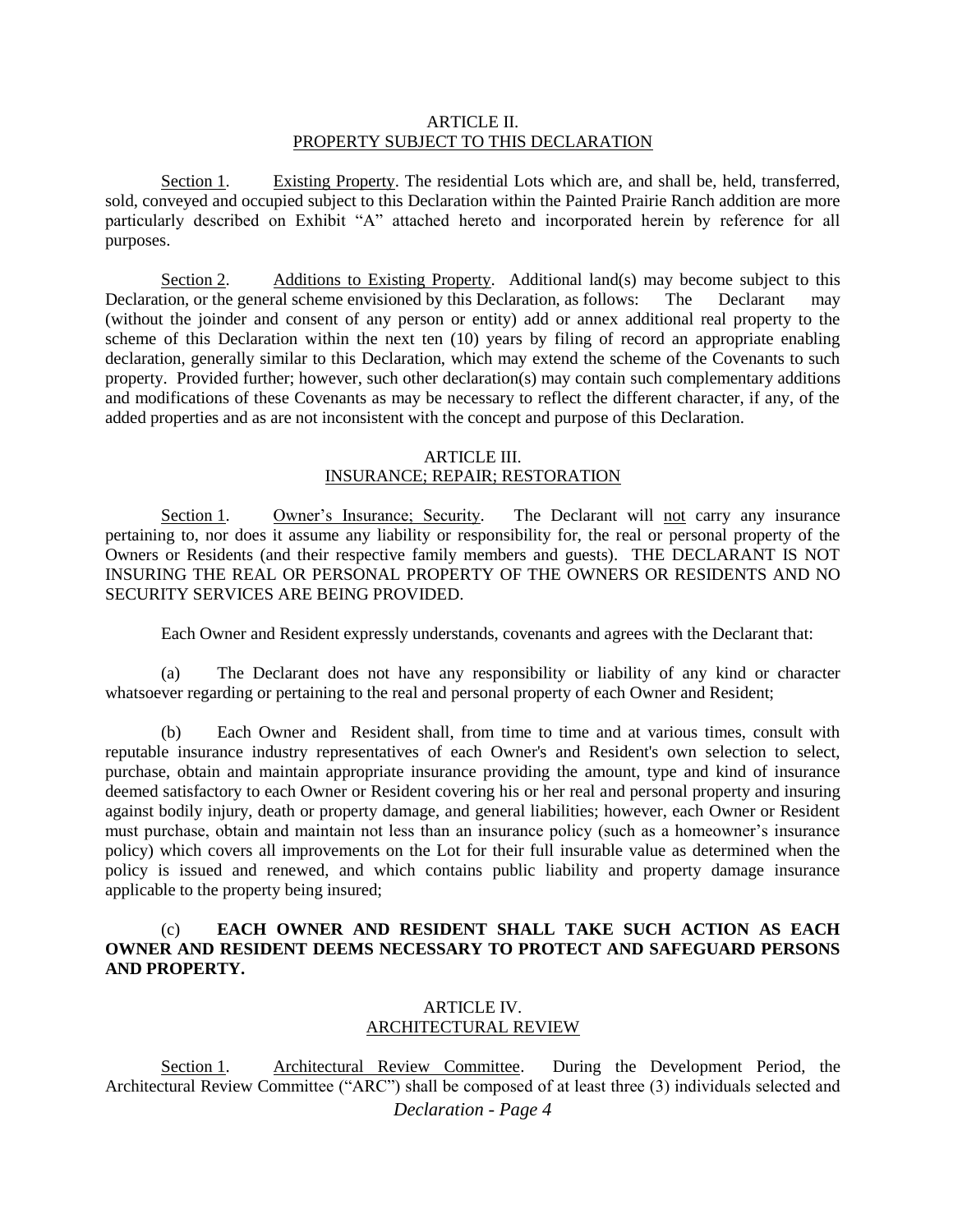appointed by the Declarant, each generally familiar with residential and community development design matters and knowledgeable about the Declarant's concern for a consistent approach to and construction of improvements within the Subdivision. The Declarant, or an authorized manager, member, representative or agent of Declarant is entitled to be a member of the ARC during the Development Period. In the event of the death, incapacity or resignation of any member of the ARC, the Declarant (during the Development Period) shall have full authority to designate and appoint a successor. From and after conclusion of the Development Period, the ARC members shall be appointed, and replaced in the event of death, incapacity or resignation, by the then-serving members of the ARC, acting by majority vote. If at any time there should be no then-serving members of the ARC, the then-current owners of the Lots within the Subdivision, acting by majority vote, shall appoint three members to the ARC and the members so appointed thereafter shall exercise all rights, powers and authority granted to the ARC herein. If, as provided herein, the Owners of the Lots are entitled to appoint members to the ARC, the Owners of each Lot within the Subdivision will be entitled to one vote per Lot. Where more than one Owner holds record fee interest in a Lot, such Owners may divide and cast portions of the one vote as they decide, but in no event shall any one Lot yield more than one vote. No member of the ARC shall be entitled to any compensation for his or her services on the ARC; except however, an architect or other professional may charge a fee for services rendered in said person's professional capacity.

Section 2. ARC Jurisdiction. No building, Structure, fence, wall, Dwelling Unit, or Improvement of any kind or nature shall be erected, placed or altered on any Lot within the Subdivision until all plans and specifications (the "Plans") have been submitted to and approved in writing by the ARC, or a majority of its members, as to:

> (i) quality of workmanship and materials, adequacy of site dimensions, adequacy of structural design, and proper facing of main elevation with respect to nearby streets, all in accordance with this Declaration and/or the Design Guidelines and/or bulletins;

(ii) minimum finished floor elevation and proposed footprint of the dwelling;

(iii) conformity and harmony of the external design, color, type and appearance of exterior surfaces and landscaping;

(iv) drainage solutions;

 (v) the observance of and compliance with applicable setback lines and easement areas; and

(vi) the other standards set forth within this Declaration (and any amendments hereto) or as may be set forth within the Design Guidelines, bulletins promulgated by the ARC, or matters in which the ARC has been vested with the authority to render a final interpretation and decision.

The Plans to be submitted to the ARC will include:

(i) a site plan showing the location, description of materials and architectural treatment of all walks, driveways, fences, walls, the Dwelling Unit and any other Structures and Improvements;

(ii) floor plan showing the exact window and door locations, exterior wall treatment and materials, and the total square feet of air conditioned living area;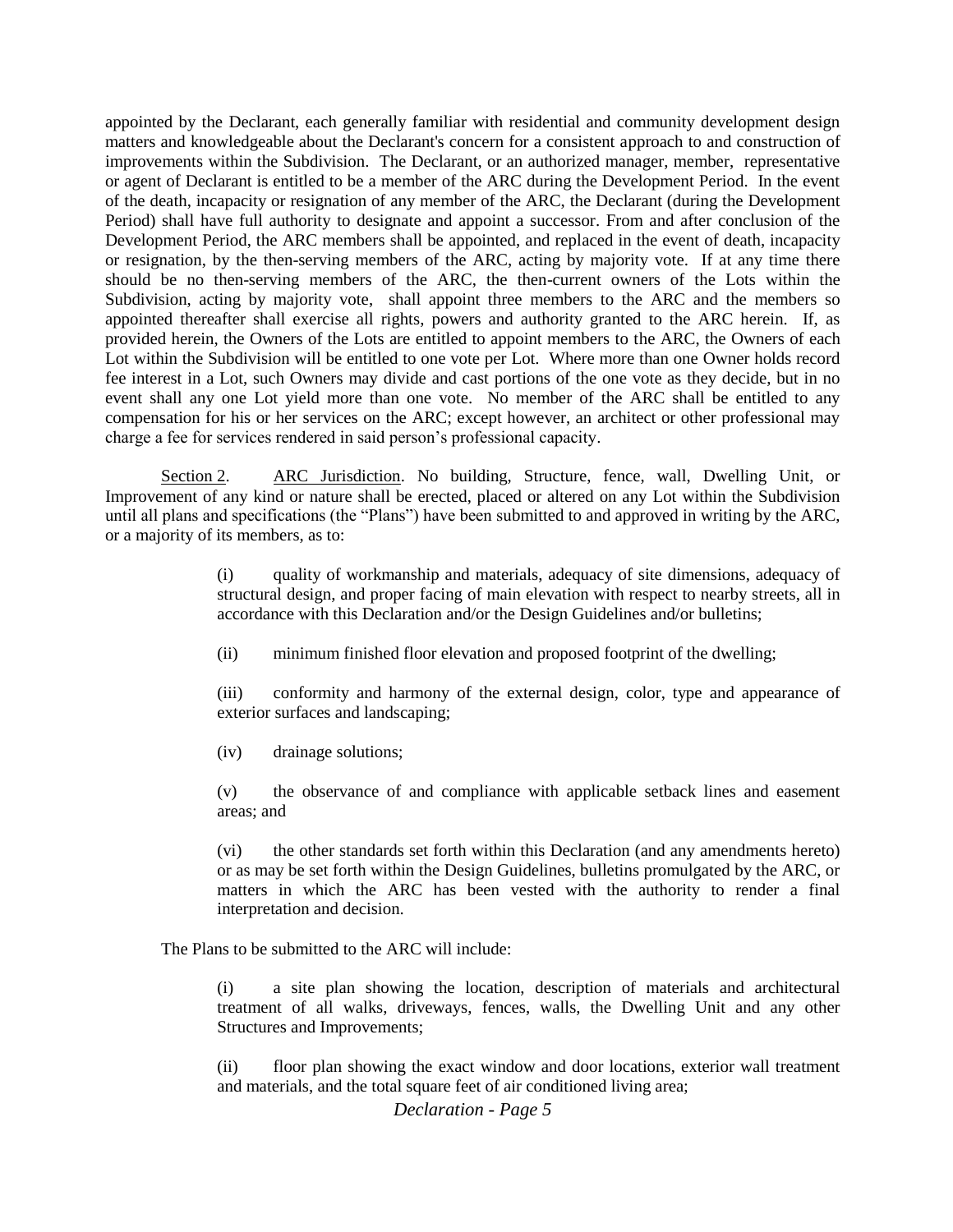(iii) exterior elevations of all sides of any Structure must be included, the type of roofing materials must be indicated, and the type, use and color of exterior wall materials must be clearly indicated throughout;

(iv) front, rear, and side elevations must show all ornamental and decorative details;

(v) specifications of materials may be attached separately to the plans or written on the plans themselves (plans will not be approved without specifications - specifications must include type, grade of all exterior materials, and color of all exposed materials); and

(vi) landscaping plan.

In addition to the Plans, the Owner must also submit One Hundred and No/100 Dollars (\$100.00) made payable to the Painted Prairie Ranch ARC (the "Plan Review Fee"). The Plan Review Fee will be utilized by the ARC to pay all administrative costs and fees incurred by the ARC in reviewing the Plans.

The ARC is authorized and empowered to consider and review any and all aspects of construction, location and landscaping, which may, in the reasonable opinion of the ARC, adversely affect the living enjoyment of one or more Owner(s) or Residents or the general value of the Properties. Also, the ARC is permitted to consider technological advances and changes in design and materials and such comparable or alternative techniques, methods or materials may or may not be permitted, in accordance with the reasonable opinion of the ARC.

The ARC may require as a condition precedent to any approval of the Plans, that the applicant obtain and produce an appropriate building permit from the City of Lubbock, Texas or the City of Wolfforth, Texas. The ARC is also authorized to coordinate with the City and County of Lubbock, and the City of Wolfforth, Texas, in connection with the applicant's observance and compliance of the construction standards set forth in this Declaration, the Design Guidelines, and any bulletins or lot information sheets promulgated thereunder. However, the mere fact that the City of Lubbock or the City of Wolfforth issues a building permit with respect to a proposed structure does not automatically mean that the ARC is obliged to unconditionally approve the Plans. Similarly, the ARC's approval of any Plans does not mean that all applicable building requirements of the City or County of Lubbock or the City of Wolfforth have been satisfied.

Section 3. Design Guidelines. The ARC may, from time to time, publish and promulgate additional or revised Design Guidelines, and such design guidelines shall be explanatory and illustrative of the general intent of the proposed development of the Properties and are intended as a guide to assist the ARC in reviewing plans and specifications.

\*\*\*\*\*\*\*\*\*\*\*\*\*\*\*\*\*\*\*\*\*\*\*\*\*\*\*\*\*\*\*\*\*\*\*\*\*\*\*\*\*\*\*\*\*\*\*\*\*\*\*\*\*\*\*\*\*\*\*\*\*\*\*\*\*\*\*\*\*\*\*\*\*\*\*\*\*\*\*\*\*\*\*\*\* PRIOR TO ACQUIRING ANY INTEREST IN A LOT, EACH PROSPECTIVE PURCHASER, TRANSFEREE, MORTGAGEE AND OWNER OF ANY LOT IN THE SUBDIVISION IS STRONGLY ENCOURAGED TO CONTACT THE DECLARANT OR THE ARC TO OBTAIN AND REVIEW THE MOST RECENT DESIGN GUIDELINES WHICH WILL CONTROL THE DEVELOPMENT, CONSTRUCTION AND USE OF THE LOT. \*\*\*\*\*\*\*\*\*\*\*\*\*\*\*\*\*\*\*\*\*\*\*\*\*\*\*\*\*\*\*\*\*\*\*\*\*\*\*\*\*\*\*\*\*\*\*\*\*\*\*\*\*\*\*\*\*\*\*\*\*\*\*\*\*\*\*\*\*\*\*\*\*\*\*\*\*\*\*\*\*\*\*\*\*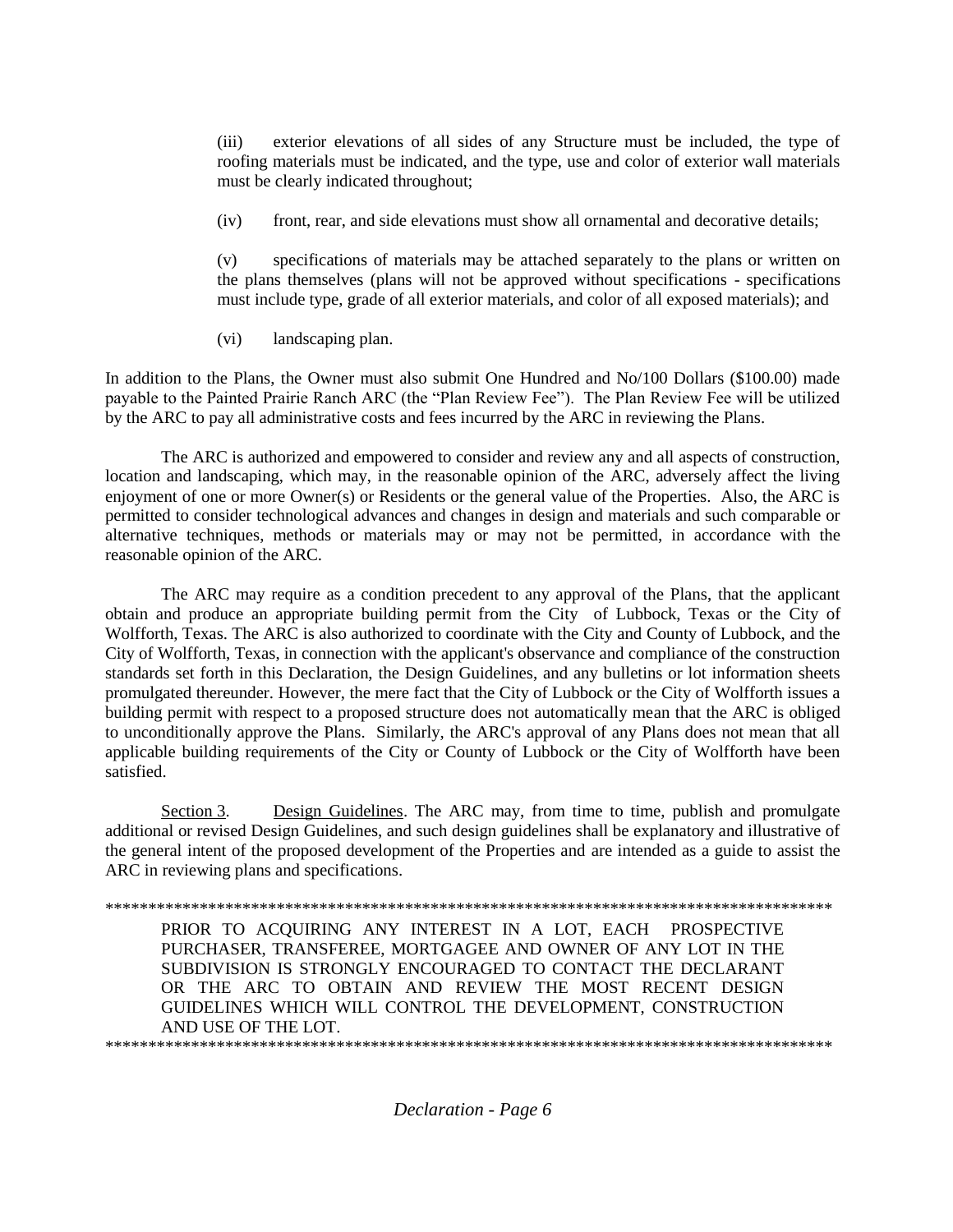Section 4. Plan Submission and Approval. Within thirty (30) days following its receipt of the Plans and the Plan Review Fee, the ARC shall advise the submitting Owner whether or not the Plans are approved. If the ARC shall fail to approve or disapprove the Plans in writing within said 30-day period, it shall be conclusively presumed that the ARC has approved the Plans. If the Plans are not sufficiently complete or are otherwise inadequate, the ARC may reject them as being inadequate or may approve or disapprove certain portions of the same, whether conditionally or unconditionally. The ARC shall not approve any Plans unless it deems that the construction, alterations or additions contemplated thereby in the locations indicated will not be detrimental to the appearance of the surrounding Lots, that the appearance of any structures affected thereby will be in harmony with surrounding structures and that the construction thereof will not detract from the beauty, wholesomeness and attractiveness of the Subdivision or the enjoyment thereof by the Owners. Approval shall be based, among other things, on adequacy of site dimensions, structural design, proximity with and relation to existing neighboring structures and sites, as well as proposed and future neighboring structures and sites, relation of finished grades and elevations and elevations to existing neighboring site and conformity to both specific and general intent of the terms of this Declaration. The ARC may adopt rules or guidelines setting forth procedures for the submission of Plans and may increase or adjust the Plan Review Fee in order to defray the costs of having the Plans reviewed. The ARC may require such details in Plans submitted for its review as it deems proper, including, without limitation, floor plans, site plans, drainage plans, elevation drawings and descriptions or samples of exterior materials and colors. Until receipt by the ARC of the Plans, the Plan Review Fee, and any other information or materials requested by the ARC, the ARC shall not be deemed to have received such Plans or be obligated to review the same.

Section 5. Liability. Neither Declarant nor the ARC, nor any of the members of the ARC shall be liable in damages to anyone submitting Plans and specifications to any of them for approval, or to any Owner of property affected by these restrictions by reason of mistake in judgment, negligence, or nonfeasance arising out of or in connection with the approval or disapproval or failure to approve or disapprove any such Plans or specifications. No approval of Plans and specifications and no publication of any Design Guidelines, architectural bulletins or lot information sheets shall be construed as representing or implying that such Plans, specifications, guidelines, bulletins or sheets will, if followed, result in properly designed improvements and/or improvements built in a good and workmanlike manner. Every person or entity who submits Plans or specifications, and every Owner of each and every Lot, agrees that he will not bring any action or suit against Declarant the ARC, or the members, employees and agents of any of them, to recover any such damages and hereby releases, remises and quitclaims all claims, demands and causes of action arising out of or in connection with any judgment, negligence or nonfeasance and hereby waives the provisions of any law which provides that a general release does not extend to claims, demands and causes of action not known at the time the release is given.

Section 6. No Waiver. No approval by the ARC of any Plans for any work done or proposed to be done shall be deemed to constitute a waiver of any rights on the part of the ARC to withhold approval or consent to any similar Plans which subsequently are submitted to the ARC for approval or consent.

Section 7. Construction. Upon approval of the Plans by the ARC, the Owner submitting such Plans for approval promptly shall commence construction of all Improvements and Structures described therein and shall cause the same to be completed in compliance in all material respects with the approved Plans, and in compliance with Article V, Section 11 of these Covenants. If an Owner shall vary materially from the approved Plans in the construction of any Improvements and Structures, the ARC shall have the right to order such Owner to cease construction and to correct such variance so that the Improvement will conform in all material respects to the Plan as approved. If an Owner shall refuse to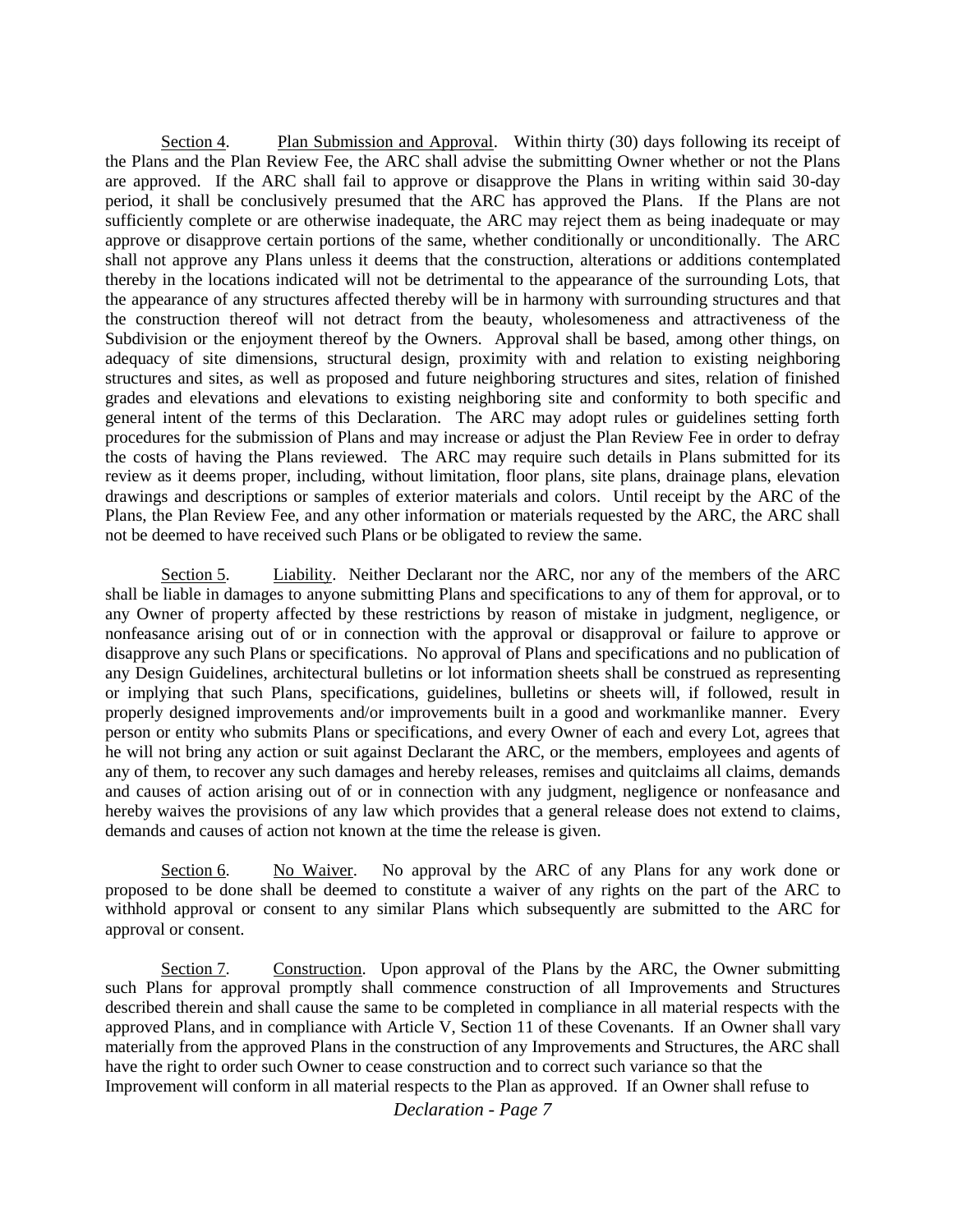abide by the ARC's request, the ARC shall have the right to take appropriate action to restrain and enjoin any further construction on a Lot that is not in accordance with approved Plans.

Section 8. Variances. The ARC may authorize variance from compliance with any of the provisions of this Declaration relating to construction of Improvements and Structures on a Lot, including restrictions upon height, size, floor area or replacement of Structures, or similar restrictions, when circumstances such as governmental code changes, topography, natural obstructions, hardship, aesthetic or environmental considerations may require. Such variances must be evidenced in writing, must be signed by at least a majority of the members of the ARC and shall become effective upon their execution. Such variances may be recorded. If such variances are granted, no violation of any of the provisions contained in this Declaration shall be deemed to have occurred with respect to the matter for which the variance was granted. The granting of such a variance shall not operate to waive any of the terms and provisions of this Declaration for any purpose except as to the particular Lot and particular provisions hereof covered by the variance, nor shall it affect in any way the Owner's obligation to comply with all governmental laws and regulations affecting the use of the Lot.

#### ARTICLE V. USE OF LOTS IN THE SUBDIVISION; PROTECTIVE COVENANTS

The Subdivision (and each Lot situated therein) shall be constructed, developed, occupied and used as follows:

Section 1. Residential Lots. All Lots within the Subdivision except for Lot 12 (as long as Declarant retains ownership) shall be used, known and described as residential Lots, unless otherwise indicated on the Subdivision plat. Lots shall not be further subdivided and, except for the powers and privileges herein reserved by the Declarant, the boundaries between Lots shall not be relocated without the prior express written consent of the ARC. No building or Structures shall be erected, altered, placed or permitted to remain on any residential Lot other than one (1) single-family Dwelling Unit and, if any, its customary and usual accessory Structures (unless otherwise prohibited herein). No building or Structure intended for or adapted to business or commercial purposes shall be erected, placed, permitted or maintained on such premises, or any part thereof, save and except those related to development, construction and sales purposes of a Homebuilder or the Declarant. Except on Lot 12 (as long as Delcarant retains ownership), no Owner or Resident shall conduct, transmit, permit or allow any type or kind of home business or home profession or hobby on any Lot or within any Dwelling Unit which would: (i) attract automobile, vehicular or pedestrian traffic to the Lot; (ii) involve lights, sounds, smells, visual effects, pollution and the like which would adversely affect the peace and tranquility of any one or more of the Residents within the Subdivision. The restrictions on use herein contained shall be cumulative of, and in addition to, such restrictions on usage as may from time to time be applicable under and pursuant to the statutes, rules, regulations and ordinances of the City of Wolfforth, or the City and County of Lubbock, Texas or any other governmental authority having jurisdiction over the Subdivision. As used in this Article V, the following words shall be deemed to have the following meanings:

> (i) "rear yard" shall mean that portion of a Lot existing from the rear of the Dwelling Unit located thereon to the rear property line, and from side property line to side property line;

> (ii) "front yard" shall mean that portion of a Lot existing from the front of the Dwelling Unit located thereon to the front property line, and from side property line to side property line; and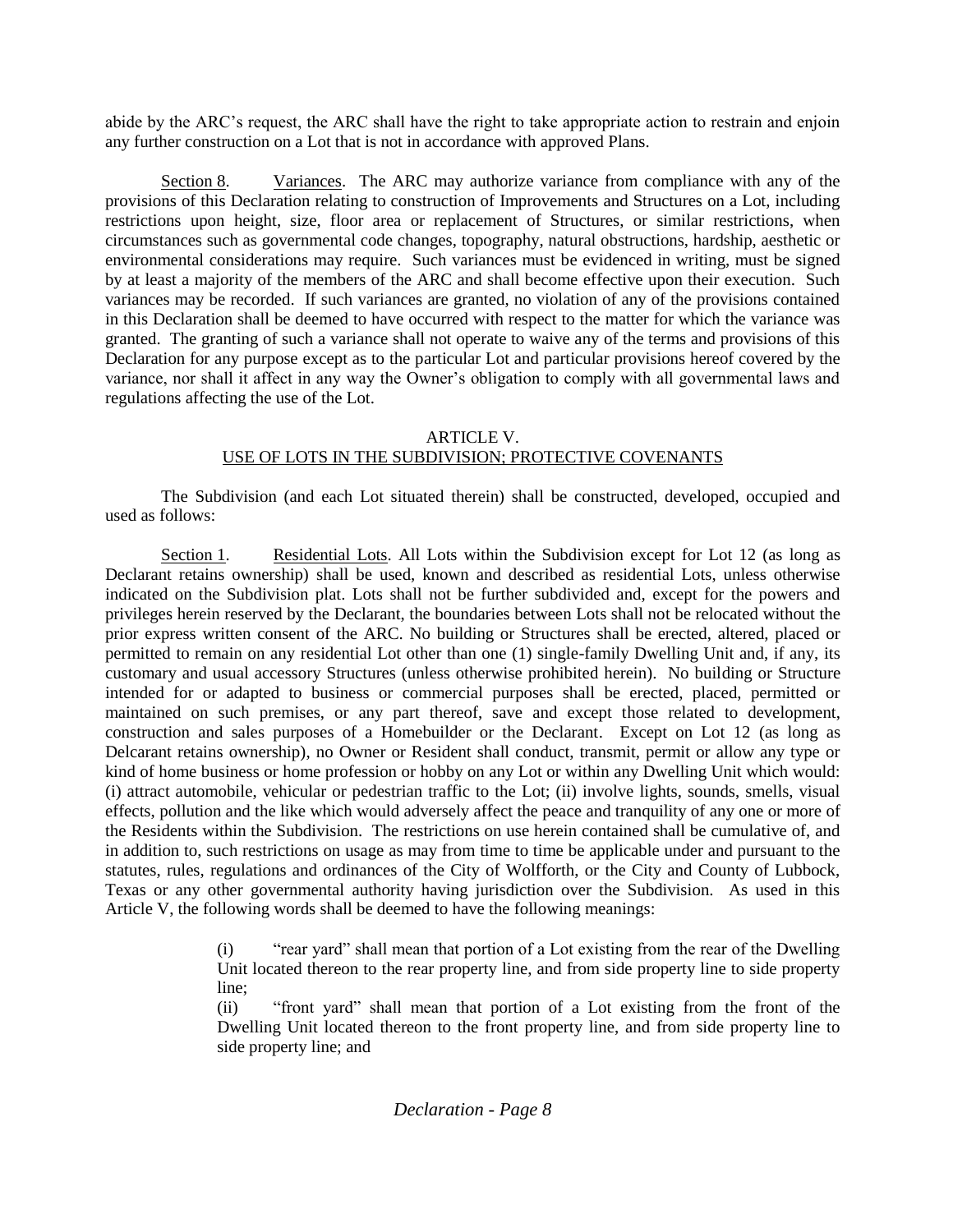(iii) "side yard" shall mean that portion of a Lot existing between the front and rear of the Dwelling Unit located thereon, and from the side of such Dwelling Unit to the side property line.

The "front" property line shall be the property line abutting a street or county road as hereinafter described, and the "rear" property line shall be the property line abutting an alley (however, Lots 1 through 6, and Lots 12 through 16, are subject to 20 foot wide underground utility easement and garbage collection easement as shown on the Plat of the Subdivision filed in the Official Public Records of Lubbock County, Texas, and said Lots do not abut an alley). The "front" property line of corner Lots shall be determined by the ARC, and the location of the Dwelling Unit on each corner Lot must be approved by the ARC, and must be situated such that the Dwelling Unit faces the front property line. "Corner lots," in reference to the Lots described on Exhibit "A" shall mean Lots 1, 8, 11, 12 and 17.

## **Use of all Lots within the Subdivision shall comply with the following:**

(a) No noxious or offensive activity shall be carried on upon any Lot nor shall anything be done thereon which may become an annoyance, danger, or nuisance to the neighborhood.

(b) Except as may be otherwise permitted herein, no Structure or Improvement of a temporary character, including, but not limited to, a trailer, recreational vehicle, mobile home, manufactured home, tent, shack, barn or any other Structure or building (other than the Dwelling Unit to be built thereon) shall be placed on any Lot either temporarily or permanently. No Dwelling Unit, garage or other Structure appurtenant thereto, shall be moved upon any Lot from another location; except however, a modular home set by Declarant on any Lot shall be permitted.

The Declarant reserves the right to erect, place, maintain, and to permit Homebuilders to erect, place and maintain such facilities in and upon any Lot as in its discretion may be necessary or convenient during the period of or in connection with the improvement and/or sale of any Lots.

(c) No animals shall be permitted which are obnoxious, offensive, vicious (e.g. pit bull terriers shall not be permitted within the Properties) or dangerous. Further, no swine, goats or fighting roosters shall be permitted on any Lot. Other than dogs, cats and other domestic animals which are kept as family pets, no other animals shall be kept on any Lot, except as follows:

> Not more than two (2) large animals (livestock) such as horses, steers, heifers, sheep or similar animals.

Any structure built or placed on a Lot to keep, maintain or house animals must first be approved by the ARC in the same manner as any other Structure or Improvement. All animals must be kept and maintained in the rear yard of the Lot, or on a leash. All animal waste shall be disposed of in a proper manner by removing said waste entirely from the Property or utilizing appropriate trash containers as required under Article V, Section 10 of the Declaration. Under no circumstances shall animal waste be discarded in an alley, street, or any other portion of the Property. Failure to remove animal waste shall be considered a noxious or offensive activity which is prohibited under Article V, Section 1(a) of the Declaration.

(d) No rubbish, trash, garbage, debris or other waste shall be dumped or allowed to remain on any Lot.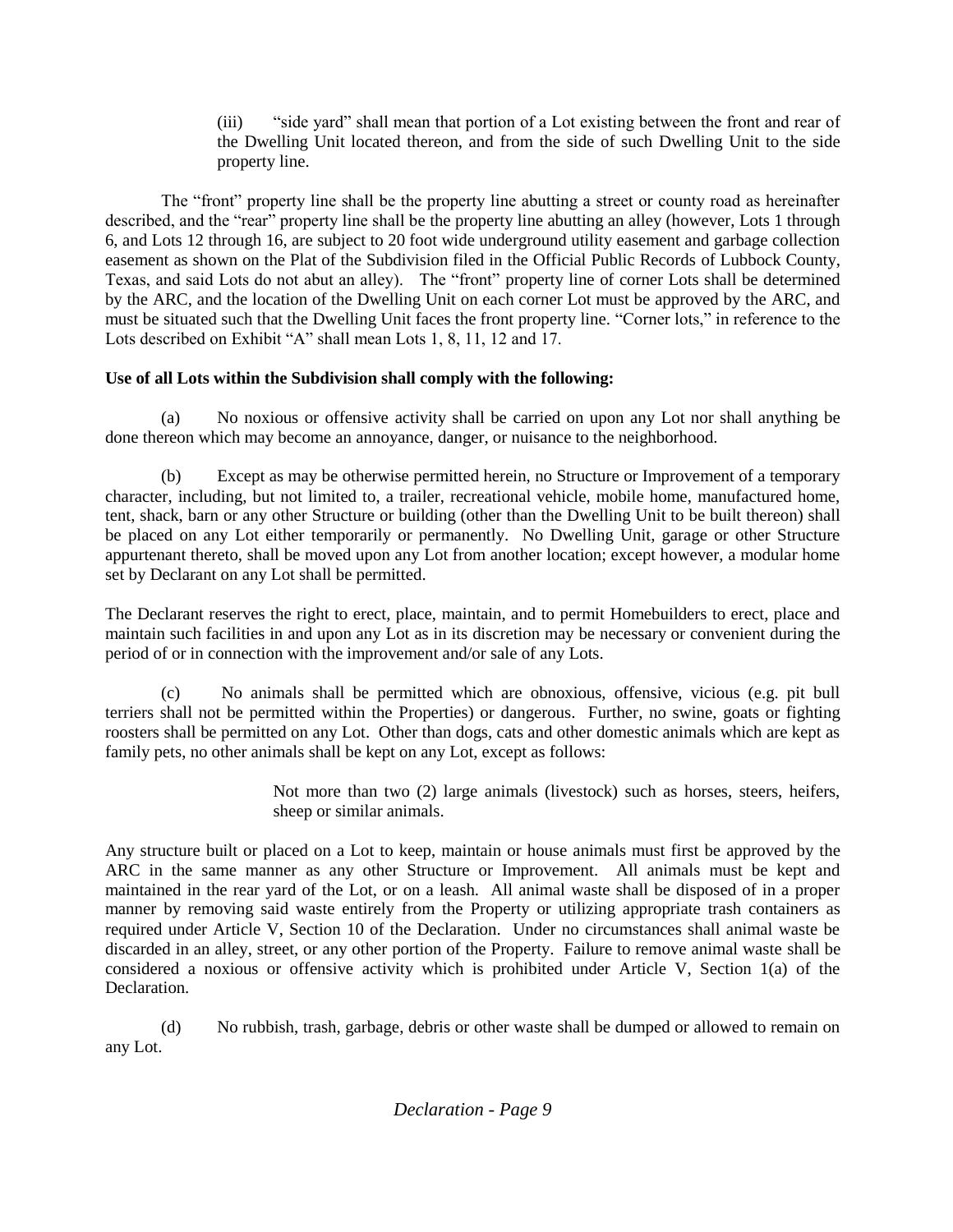(e) No clothesline may be maintained on any Lot, unless enclosed by a hedge or other type of screening enclosure as approved by the ARC, such as a fence approved for the rear yard, where such fence is of a height that exceeds the height of the clothesline.

(f) No antenna, tower, wind turbine, or other similar vertical structure shall be erected on any Lot for any purpose; however, a flagpole or a windmill will be permitted where approved in writing by the ARC (decorative windmills may be considered for approval; however, in no event shall the ARC approve a windmill or wind turbine designed for the production of electricity or power). No antenna or tower shall be affixed to the outside of any Dwelling Unit on any Lot without the prior written consent of the ARC. No satellite reception device or equipment used in the reception of satellite signals shall be allowed on any Lot or structure unless approved in writing by the ARC and approval will be granted only where the devices are reasonably concealed from view of any street, public areas and neighboring Lots, and structures. No satellite dishes will be permitted which are larger than one meter in diameter. The Declarant shall have the right, without obligation, to erect or install an aerial, satellite dish, master antenna, cable system, or other apparatus for the transmission of television, radio, satellite or other signals for the benefit of all or a portion of the Properties. The Declarant by promulgating this Section is not attempting to violate the Telecommunications Act of 1996 (the "Act"), as may be amended from time to time. This Section shall be interpreted to be as restrictive as possible while not violating the Act.

(g) No oil drilling, oil development operation, oil refining, or quarrying or mining operations of any kind shall be permitted on or in any Lot, nor shall oil wells, tanks, tunnels, mineral excavations or shafts be permitted on or in any Lot. No derrick or other structure designed for use of boring for oil and/or natural gas shall be erected, maintained or permitted on any Lot.

(h) No sign of any kind shall be displayed to the public view on any Lot, except one professional sign of not more than five (5) square feet advertising the property for sale, or a sign used by Declarant or a Homebuilder to advertise the building of Improvements on such property during the construction and sales period.

Section 2. Minimum Floor Space. Each Dwelling Unit on any Lot must contain not less than 1,800 square feet of air-conditioned floor area (exclusive of all porches, garages or breezeways attached to the main dwelling). Each one-and-one half (1.5) and two (2) story dwelling constructed on any Lot shall contain not less than 1,200 square feet of air-conditioned floor area on the first floor. No Structure will be in excess of two (2) stories (however, a Dwelling Unit may have a basement and two above-ground stories, provided that the first floor of the Dwelling Unit contains not less than 1,200 square feet of air-conditioned floor area).

Section 3. Garages; Parking. Each single-family residential dwelling erected on any Lot shall provide garage space for a minimum of two (2) and a maximum of four (4) conventional automobiles, unless otherwise specifically approved by the ARC. Each Owner and Resident shall use their respective best efforts to park and store their automobiles within the garage. All garage doors shall be closed at all times when not in use. Carports are not encouraged but may be permitted under limited rigid circumstances if, as and when, in the absolute opinion of the Architectural Review Committee, the exterior surface and appearance will substantially compare with a garage and if absolutely no storage of items, which would otherwise be visible, will occur thereunder. Any and all proposed garage or carport plans and specifications must be submitted to the Architectural Review Committee for review and approval. A garage will be situated on the Lot in such a manner that the garage door or entry will face not less than a ninety degree (90º) angle away from the street upon which the Lot is situated (such that all garages will be rear-entry or side-entry). The ARC may adjust this angle as necessary to accommodate the particular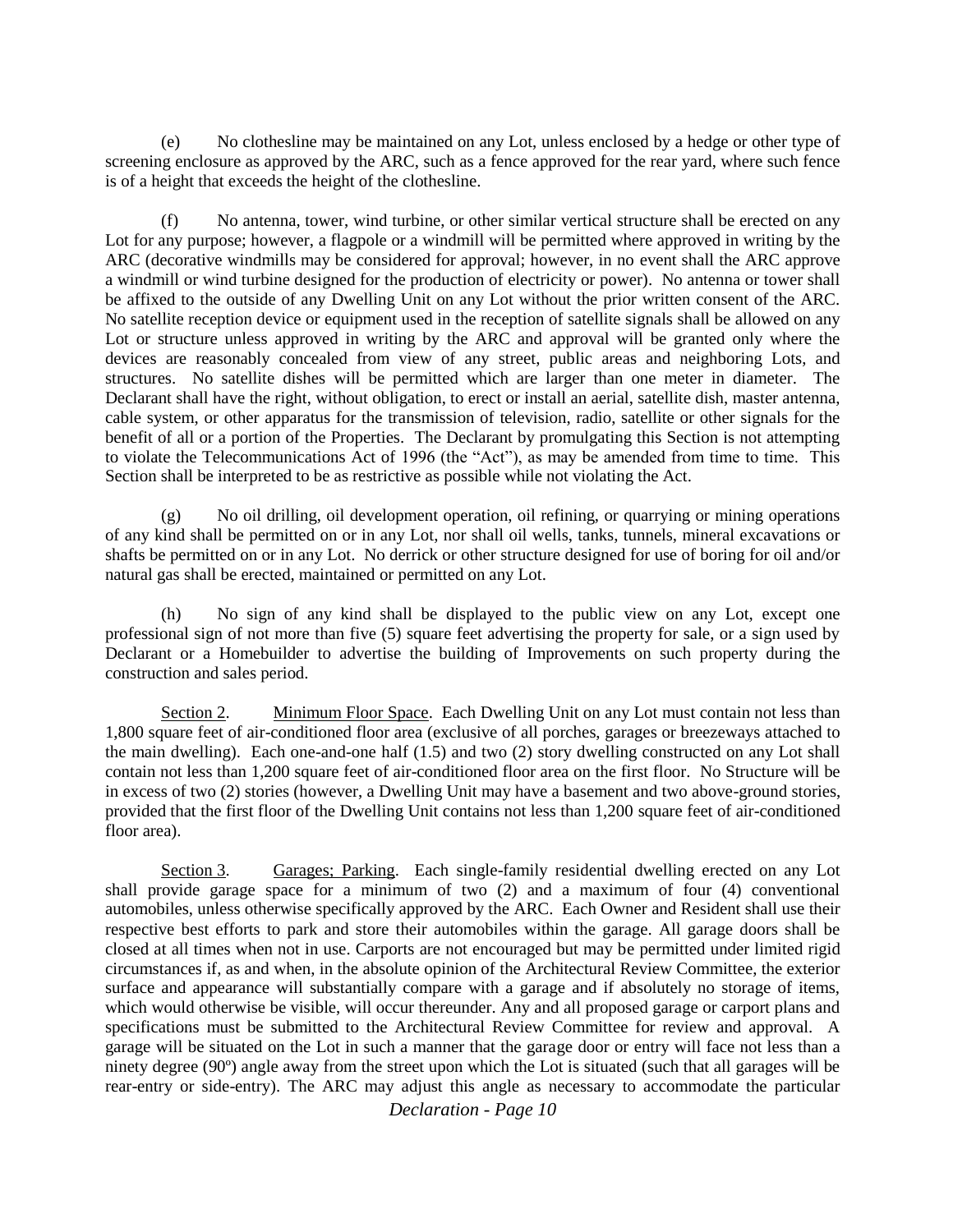dimensions of each Lot; however, an effort must be made to face the garage doors away from the abutting street. Each Owner and Resident shall use their respective best efforts to refrain from:

> (a) habitually parking any automobile or vehicle on any Lot outside of an approved garage area between any Dwelling Unit and the abutting front street or between any Dwelling Unit and an abutting side street; and

> (b) performing, permitting or allowing repair or maintenance work to any automobile or other vehicle outside the garage and visible to the abutting street(s).

Under no circumstances or conditions shall any automobile be parked on a non-paved portion of any Lot. Residents are strongly encouraged to store trailers, motor homes, boats and recreational vehicles at locations away from the Subdivision, and not on any Lot; and under no circumstances will trailers, motor homes, boats and recreational vehicles be parked in a driveway or other paved area of the front yard or side yard of a Lot except for a period, not to exceed twenty-four hours, for loading or unloading such vehicle for use. Except for loading and unloading purposes, trailers, motor homes, boats and recreational vehicles may be parked only in the rear yard of a Lot, and only at a location within the rear yard that said trailer, motor home, boat or recreational vehicle is concealed from the view of all other Lots and from the streets which border such Lot. On corner Lots, a trailer not to exceed sixteen feet in length or eight feet in height may be stored on a portion of the side yard where the Lot opens from a side street [provided that the area of the side yard where the trailer is stored shall be paved with a material that is approved for driveway construction as described in Article V, Section 6(f)]. Under no circumstances may trailers, motor homes, boats and recreational vehicles be parked or stored on unpaved portions of the front yard or side yard of a Lot (an unpaved portion of the front yard or side yard of any Lot shall be any portion not improved with a driveway, as "driveway" is described in Article V, Section 6(f) of this Declaration).

Section 4. Setback Requirements. Each Dwelling Unit will face the street which abuts the front of the Lot upon which the Dwelling Unit is to be situated as described in Article V, Section 1 of this Declaration; however, for all corner Lots, the ARC will determine the location of the Dwelling Unit in accordance with the Plans submitted by each Owner. No Structure shall be placed within the following setback lines:

> (a) On all Lots except 13, 14, 15 and 16, 75 feet from the front property line of the Lot (on Lots 3, 4, 5, 12 and 13, the front setback line may be adjusted by ARC so that the Dwelling Units on those Lots will conform with the Dwelling Units on adjacent Lots); on Lots 13, 14, 15 and 16, 60 feet from the front property line of the Lot (and on said Lots, and on all other Lots, the ARC must approve the location of the Dwelling Unit to assure that the Dwelling Units face and conform to the curvature of the county road).

> (b) 25 feet from any public street or right-of-way (other than a street abutting the front property line of the Lot);

> (c) 10 feet from the rear property line of the Lot (except on Lots 1 through 6 and Lots 12 through 16, the setback is 30 feet from the rear property line, it being recognized that there is a 20 foot-wide underground utility easement and garbage collection easement at the rear of said Lots);

> (d) 10 feet from any side property line of the Lot; except that if an Owner owns two or more adjacent Lots and desires to construct one Dwelling Unit on such Lots, construction of which Dwelling Unit would violate the side lot setback lines provided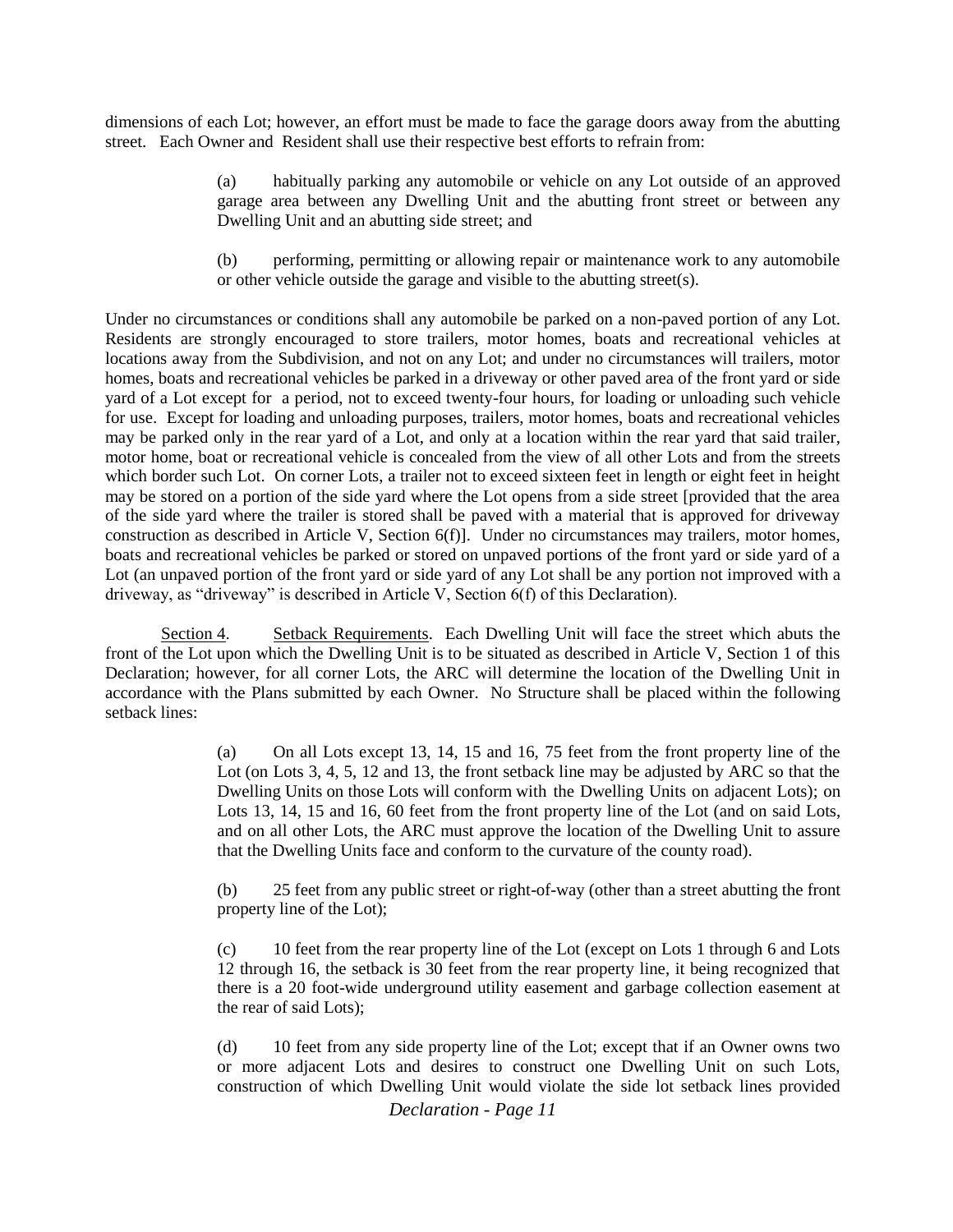herein, the ARC may waive, in writing, said side lot setback line as to such Dwelling Unit, and such Lots shall be considered to be one Lot solely for purposes of determining the setback lines.

The following Structures are expressly excluded from the setback restrictions:

- (i) structures below and covered by the ground;
	- (ii) steps, walks, driveways and curbing;
	- (iii) landscaping as approved by the ARC pursuant to Article IV hereof;

(iv) planters, walls, fences or hedges, not to exceed 8 feet in height, and which comply with the restrictions set forth in this Declaration:

(v) any other Structures exempted from the setback restrictions by the ARC on a caseby-case basis and as provided in Article IV hereof.

In no event shall the ARC exempt from the setback restrictions, any roofed structure other than swimming pool equipment houses, cabanas, greenhouses, barns and storage sheds; and, in the case of swimming pool equipment houses, cabanas, greenhouses, barns and storage sheds, such structures may in no event be exempted from side setback restrictions, and such structures may in no event be situated within ten (10) feet of the rear property line of the Lot; and further, such structures must be situated wholly within a fence on the Lot, and must meet any other design and construction requirements as established by the ARC.

Section 5. Fences. Any fence to be constructed on a Lot must conform to the following requirements:

(a) A perimeter fence may, but is not required, to be constructed on each Lot. If a perimeter fence is to be constructed, it must be constructed (i) across the rear property line of each Lot (except that a perimeter fence will not be constructed within the 20-foot underground utility easement and garbage collection easement at the rear of Lots 1 through 6 and Lots 12 through 16) and (ii) along the side of each Lot from the rear fence corner to a point which is not behind the rear building line of the Dwelling Unit on the Lot nor in front of the front building line of such Dwelling Unit. Perimeter fences shall be constructed only of white three-rail PVC fencing (as approved by the ARC), and shall be not more than five feet (5') in height. No fence, wall or hedge (which serves as a barrier) shall be erected, placed or altered on any Lot without the approval of the ARC. All perimeter fences shall be located wholly within the boundaries of a Lot and shall not encroach across such boundaries; provided, however, that the Owners of adjoining Lots may agree to construct a fence along the common boundary of such Lots which extend onto each Lot. Any such agreement must be in writing and must be recorded in the Lubbock County Clerk's office in Lubbock, Texas. To the extent any such common perimeter fence is constructed, the Owners of the Lots on which it is located shall be jointly and severally responsible for the maintenance and repair thereof. The Declarant may, but shall not be required to construct perimeter fences on one or more of the Lots within the Subdivision. Regardless of whether the Declarant has constructed the original perimeter fence located on a Lot, under no circumstances shall the Declarant have any obligation to repair, replace, or maintain the perimeter fence, and all perimeter fence repair, replacement and maintenance shall be the sole obligation of the Owner of the Lot on which the fence is situated.

(b) Fences and walls shall not be permitted within the front yard directly in front of any Dwelling Unit; provided, however, decorative fences and walls shall be allowed which do not exceed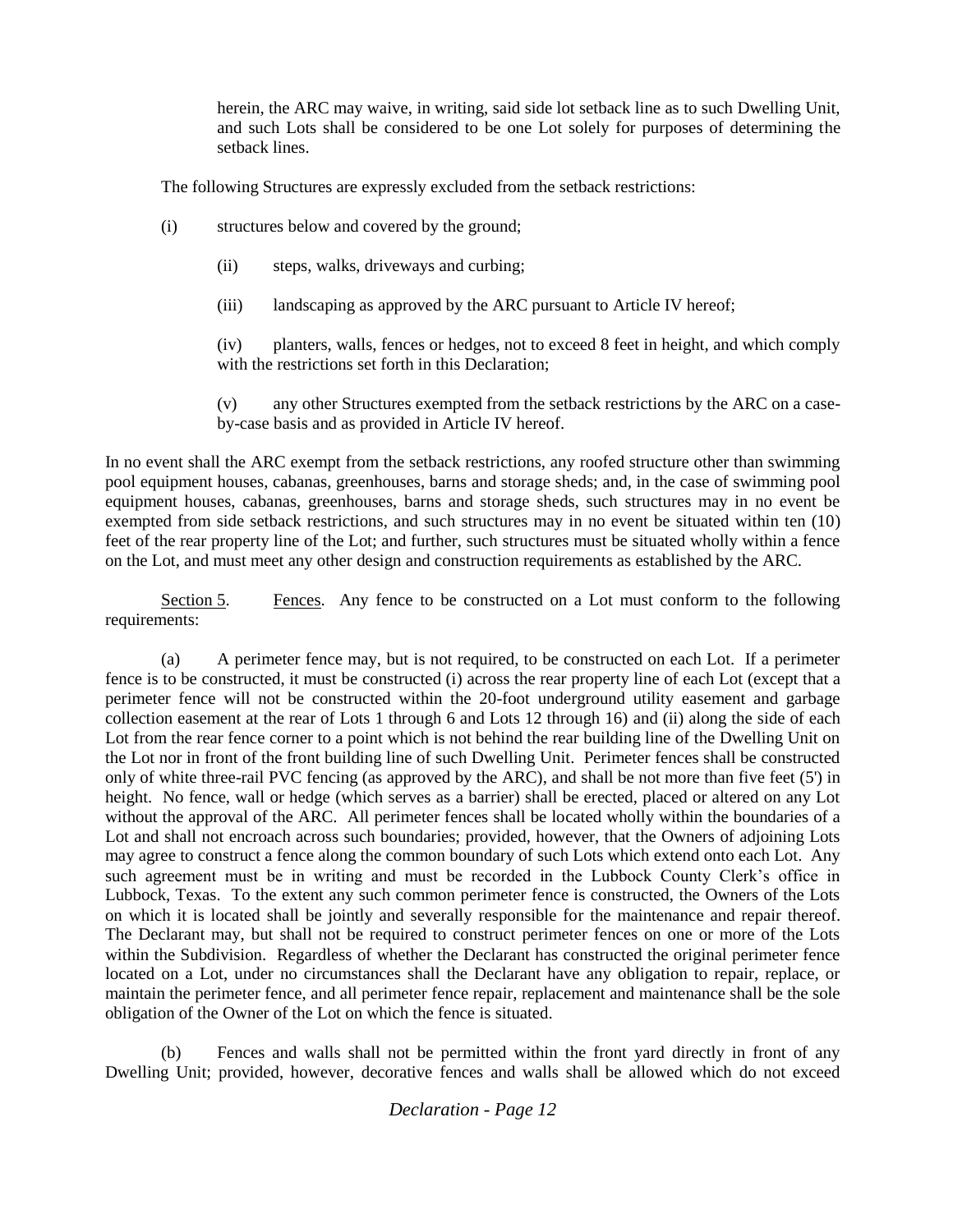thirty inches in height and which are approved by the ARC. The area of each Lot between the boundary line of the Lot and the fence shall be landscaped as approved by the ARC and maintained by the Owner or Resident of the Lot.

(c) A "privacy fence" (as "privacy fence" is hereinafter defined) may, but is not required to be constructed on each Lot. A "privacy fence" shall refer to a fence constructed in the rear yard of a Lot to screen a portion of the rear yard from the view of neighboring Lots, alleys or other properties. If a privacy fence is to be constructed, it must be constructed only in the rear yard and side yard of a Lot. A privacy fence, if constructed, shall be connected to the Dwelling Unit, and must not extend into the side yard of the Lot more than twelve feet (12') from either side of the Dwelling Unit, nor extend into the rear yard more than thirty-five feet (35') from the rear building line of the Dwelling Unit. Privacy Fences, if constructed, shall be constructed of brick, stone, white PVC, or cedar pickets [provided that any fence shall be of such design and construction as conform to the design of the Dwelling Unit, and as are approved by the ARC]. Privacy fences shall be not less than five feet (5') nor more than eight feet (8') in height. Additional privacy fencing may be allowed to enclose a swimming pool, a recreational vehicle or a trailer, or for some other privacy concern, provided that the ARC has first approved the location of the additional privacy fencing and the materials to be utilized to construct the additional privacy fencing.

(d) Fences not otherwise provided for in this Section 5 shall be constructed of such materials and design as approved by the ARC; however, the ARC shall not approve a fence constructed of chain link, barbed wire, r-panel metal fencing, or other material not expressly permitted and approved by the ARC.

Section 6. Construction Standards for Lots. In addition to meeting all applicable building codes, all Improvements and Structures on each Lot shall meet with the following requirements (except as may be modified in writing by the ARC):

(a) EXTERIOR WALLS: The exposed exterior wall area, exclusive of doors, windows and covered porch area, shall be not less than eighty percent (80%) brick, stone, stucco, concrete siding having the appearance of wood (such as Hardi-lap siding), or other masonry materials approved by the ARC (the use of concrete siding such as Hardi-lap siding for exterior walls is strongly encouraged; and, if exterior walls utilize a material other than concrete siding, then concrete siding is encouraged for accents, fascia and soffit). Any exposed exterior area not covered by brick, stone, stucco, concrete siding or other approved masonry materials shall be covered by wood or siding (metal or synthetic) having the appearance of wood, and as approved by the ARC. The ARC is specifically authorized to require a continuous uniform surface with respect to all Structures which directly face the street or county road or another Lot.

(b) ROOFING DESIGN AND MATERIAL: Flat roofs, mansard roofs and other "exotic" roof forms shall not be permitted. All roofing materials utilized on any Structure on a Lot must be approved by the ARC. The ARC will not approve of a roof of crushed stone, marble or gravel, it being intended that each roof shall be constructed only of metal, composition or wood shingles (provided that any composition shingles must be at least 30-year shingles), tile, slate, or other materials approved by the ARC taking into account harmony, conformity, color, appearance, quality and similar considerations. All roof pitches must be a minimum of a 6/12 pitch.

(c) CHIMNEYS: All fireplace chimneys shall be constructed of the same brick, stone, stucco, concrete siding or other masonry materials as appropriate to match the materials used on the Dwelling Unit.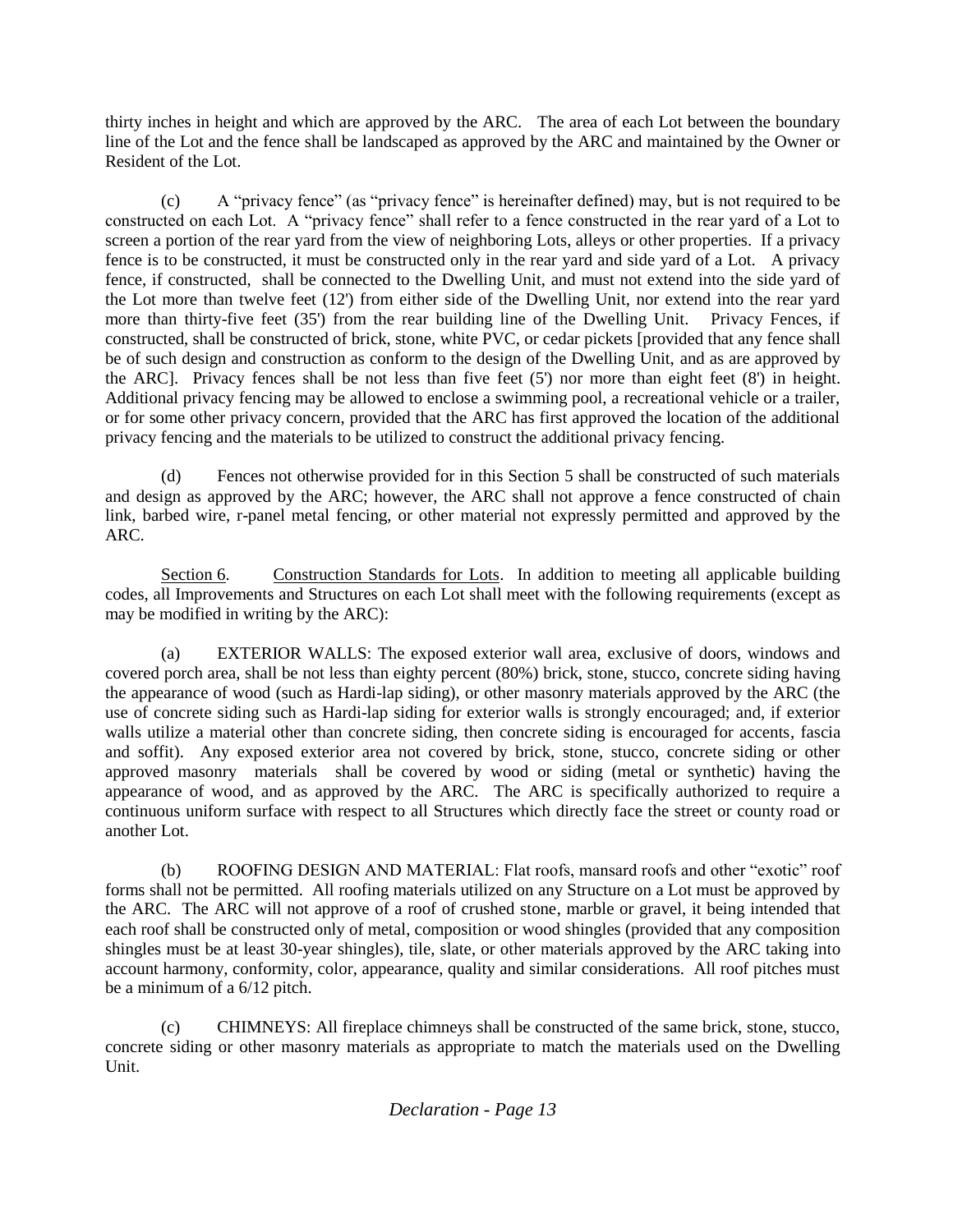(d) GARAGES: In addition to meeting the requirements stated in Article V, Section 3, all garages shall be given the same architectural treatment as the Dwelling Unit located on such Lot. All garage doors shall remain closed when not in use. The interior walls of all garages must be finished (taped, floated and painted as a minimum). No garage shall be enclosed for living area or utilized for any other purpose than storage of automobiles and related normal uses.

(e) EXTERIOR LIGHTING: No exterior light shall be installed or situated such that neighboring Lots are unreasonably lighted by the same, and all exterior lighting to be located within the front yard or side yard of a Lot must be approved by the ARC. All freestanding exterior lights located between the property lines and the Dwelling Unit shall be architecturally compatible with the Dwelling Unit, and shall be approved by the ARC.

(f) DRIVEWAYS: Driveways shall be a minimum of 12-feet wide. The driveway shall be constructed of concrete, crushed limestone, recycled asphalt, coal ash, gravel or other material as may be approved by the ARC. The Owner of each Lot shall keep and maintain the driveways free of weeds, grass and other plants.

(g) WINDOW UNITS: No Structure shall utilize window mounted or wall-type air conditioners or heaters.

(h) SKYLIGHTS: Skylights shall be permitted on the roof of a Dwelling Unit, subject to approval by the ARC. No other equipment, including without limitation, heating or air conditioning units, solar panels, solar collection units, satellite dishes, and antennas, shall be located on the roof of any Dwelling Unit or Structure, unless the same are concealed from view from adjoining Lots and public streets, and do not materially alter the roof line of the Dwelling Unit or Structure; and further, plans and designs for such equipment to be located on a roof must be submitted with the Plans required pursuant to Article IV hereof, and the design, plans, and installation of skylights, and all equipment located on the roof, are subject to the approval of the ARC.

(i) SWIMMING POOLS: Any swimming pool shall be located in the rear yard of the Lot, and shall be securely enclosed by a fence and gates designed to prevent children and animals from accidently entering the pool enclosure. An enclosed pool may be constructed at the rear of the Dwelling Unit (either attached to the Dwelling Unit or as a separate Structure), provided that the enclosure for such pool shall be of the same materials used on, and in the same architectural style, as the Dwelling Unit. An above-ground spa or hot tub may be constructed on a Lot provided that the same is located on a porch or deck associated with the Dwelling Unit. All swimming pools, and all swimming pool enclosures, must be approved by the ARC.

(j) TENNIS COURTS: No tennis court shall be constructed on any Lot unless and until the design, plans and specifications for the tennis court have been approved by the ARC. Approval will be limited to those tennis courts which are located only in the rear yard of the Lot, and which: (i) utilize only "low profile" lighting; (ii) have no chain-link fencing or chain-link backstops; (iii) are fenced with material compatible with those materials utilized on the exterior of the Dwelling unit; and (iv) are concealed to the greatest extent possible from view from any street, neighboring Lot, or other public area.

(k) SEPTIC SYSTEMS: No cesspool, outhouse or outside toilet shall be permitted on any Lot. Toilets located in any Structure, shall be connected to either an approved public sewage disposal system or to a septic tank located in the side yard of the Lot on which such Structure is constructed. Sewage disposal facilities and septic tanks must comply in all respects with all applicable state, county and/or other governmental laws, rules and regulations. Septic tanks on each Lot shall be restricted to the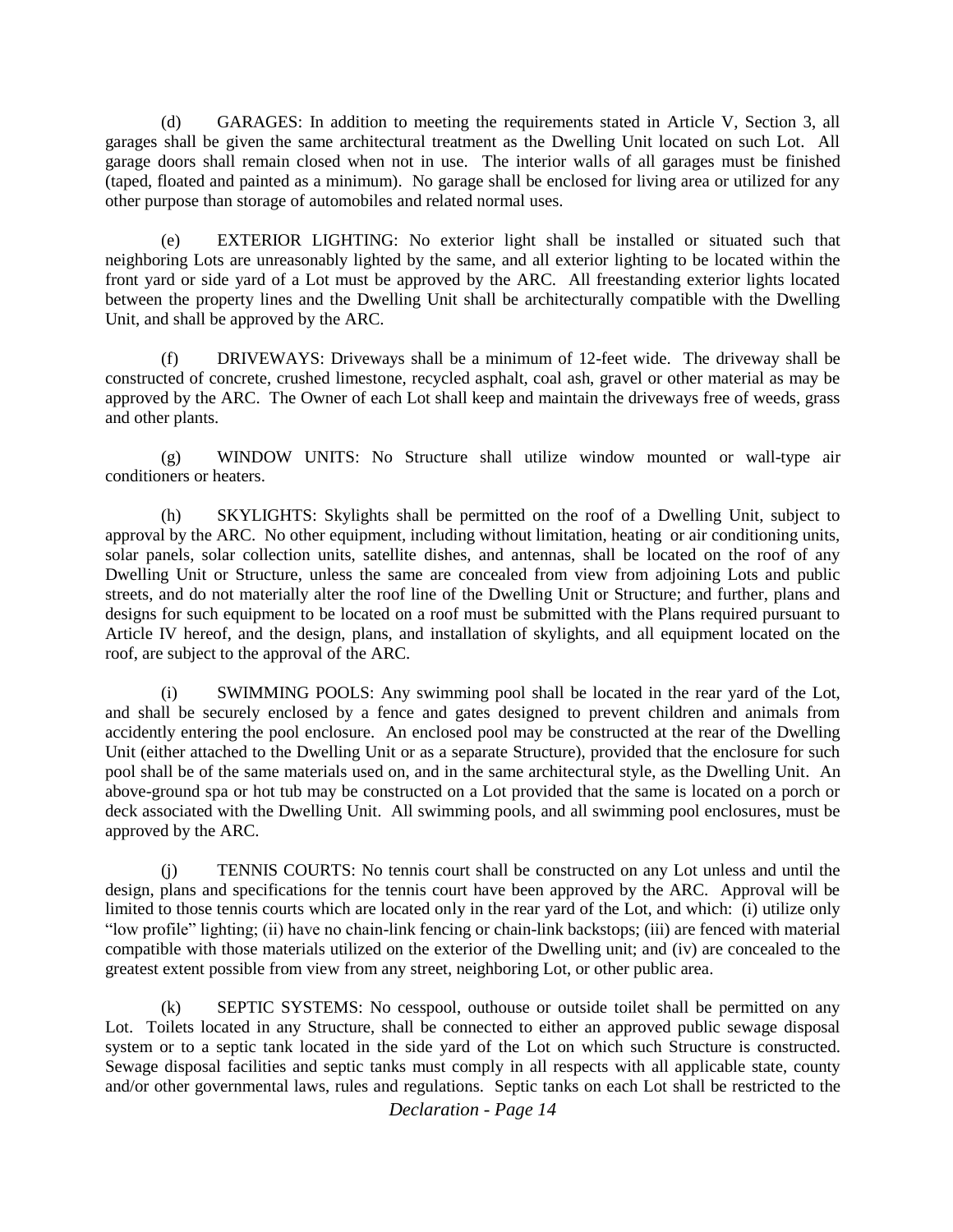side yard of each Lot. Placement of each septic tank will be determined by the ARC based on the location of the septic tanks on the adjacent lots. The placement of the septic tank on the Lots of those Owners executing this Declaration is acceptable, and no Owner executing this Declaration will be required to move an existing septic tank, or discontinue the use of an existing septic tank. The ARC may approve a different location for a septic tank to address issues that may arise in regard to an individual Lot.

(l) WATER WELLS: Water wells on a Lot must comply in all respects with all applicable state, county and/or governmental laws, rules and regulations. Water wells on a Lot shall be restricted to the side yard of each Lot as approved by the ARC based on the location of the other wells on adjacent lots, and shall be located not closer than 50 feet to any side property line or the rear property line. Only submersible pumps having not more than one and one-half  $(1<sup>1</sup>/<sub>2</sub>)$  horsepower in capacity shall be used in any water wells located on the Lot, except that on Lots 4 and 17, submersible pumps having not more than two (2) horsepower in capacity shall be permitted. Under no circumstances shall any above-ground irrigation motors or similar devises (whether gasoline or electric) be located on a Lot and/or used in connection with providing water to that Lot for household use and watering of landscaping. All water wells shall be cased from the surface to the water formation. Owners and Residents may utilize water from a water well for domestic purposes only, and all water produced from a well shall be utilized solely on the Lot from which the water is removed. No Owner or Resident may remove or sell water from their Lot to the public, or to any person or entity. The placement of the water well on the Lots of those Owners executing this Declaration is acceptable, and no Owner executing this Declaration will be required to move an existing water well, or discontinue the use of an existing well. The ARC may approve a different location for a water well to address issues that may arise in regard to an individual Lot.

(m) MAILBOXES: Mailbox location and design will be subject to approval by the ARC, and all mailboxes must be harmonious with the Dwelling Unit. In regard to the construction of mailboxes, the ARC will approve only designs for mailboxes which incorporate and utilize materials which match the Dwelling Unit; mailboxes shall thus be constructed of the same brick, stone, stucco or other masonry as approved by the ARC in regard to the Dwelling Unit.

(n) APPROVED STRUCTURES OTHER THAN DWELLING UNIT: No Structure or Improvement shall be permitted on any Lot other than the Dwelling Unit and such permanent Structures and Improvements as are approved in writing by the ARC, such as swimming pool equipment houses, cabanas, greenhouses, barns and storage sheds; however, in no event will the ARC approve a Structure or Improvement that does not meet the following requirements: (i) the sidewalls of the Structure will have a height of not greater than 16 feet; (ii) the maximum height of the roof peak of the Structure will be not greater than 22 feet; (iii) roofing materials must match and be of the same material as utilized on the Dwelling Unit, except that greenhouses and swimming pool enclosures may utilize a clear material that does not produce a glare or reflection that may be visible from neighboring Lots, and storage sheds and barns may have metal roofs meeting the requirements set forth below; (iv) the Structure will be constructed with exteriors of the same materials as are used on the Dwelling Unit, or that will match with and be compatible with the Dwelling unit; except however, barns and storage sheds may be pre-engineered metal buildings, provided that they are of all new construction, are 26 gauge or better pre-painted non-reflective steel siding, and the barn or shed is not more than 60 feet in length or width, and the roof peak of said barn or shed is not more than 22 feet in height; (v) the Structure will be no more than 60 feet in length or width; and (vi) the Structure will be screened to the extent possible, from neighboring Lots by landscaping or fencing materials which meet the requirements set forth in this Declaration .

Section 7. Landscaping of Lots. Construction of each and every Dwelling Unit within the Properties shall include the installation and placement of appropriate landscaping. A drought resistant grass is required. All landscaping shall be completed by no later than one year after final completion of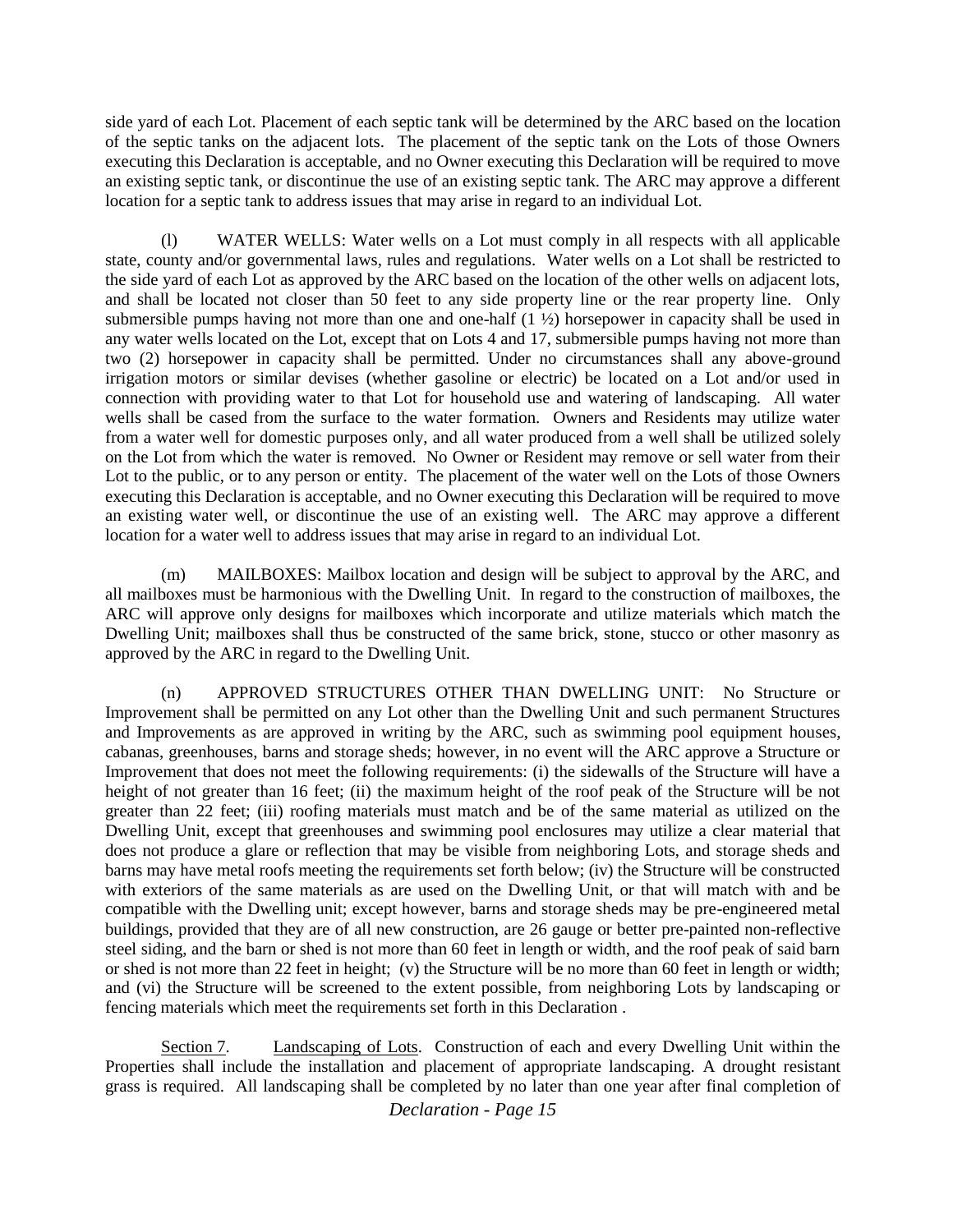the Dwelling Unit. Landscaping must (i) permit reasonable access to public and private utility lines and easements for installation and repair; (ii) provide an aesthetically pleasing variety of trees, shrubs, groundcover and plants; and (iii) provide for landscaping of all portion of the Lot not covered by Improvements. Landscaping shall include, groundcover, trees, shrubs, vegetation and other plant life. A drought resistant variety of grass is required. Landscaping shall not include gravel, concrete, timber or rocks except where used as borders, walkways, accent pieces, or as otherwise approved by the ARC. A swimming pool, where approved by the ARC, may be considered landscaping. Except for typical garden hoses having a diameter of not more than one-inch, and common portable yard sprinklers that may be attached to such hoses, no pipes, hoses, sprinklers, or other parts of any irrigation system for watering of landscaping on a Lot shall be located above the ground. An under-ground irrigation system adequate to suitably water all landscaping located in the front yard and side yard of each Lot shall be installed at the time the Dwelling Unit is constructed. The landscaping on the Lots of those Owners executing this Declaration is acceptable and will not require modification.

Section 8. Screening. All utility meters, equipment, air conditioning compressors, swimming pool filters, heaters and pumps and any other similar exposed mechanical devises on any Lot must be screened so that the same are not visible from other Lots or any public street or county road on which the Lot borders. All screens must be solid and constructed in the same architectural style and of the same material as the Dwelling Unit on a Lot.

Section 9. Utilities. All public or private utility and service connections including, but not limited to gas, water, electricity, telephone, cable television or security system, or any wires, cables, conduits or pipes used in connection therewith, located upon any Lot shall be underground; except that fire plugs, gas meters, supply pressure regulators, electric service pedestals, pad mount transformers, and street lights may be located above ground only when necessary to furnish the service required by the use of such utilities. In no event shall any poles be permitted, other than for street lights or as otherwise permitted herein, and no wires or transmission lines to or from such street lights shall exist above the ground.

Section 10. Trash Container. All dumpsters and other trash containers shall be located in the alley or the garbage collection easement at the rear of each Lot. Such containers shall be placed as close to the rear fence on the Lot as reasonably possible so that said container will not interfere with use of the alley or the easement. Each Owner, at Owner's expense, shall contract with a public or private trash service for the regular pickup of all trash and other debris (all of which shall be placed in the dumpsters or other trash containers, it being understood that at no time shall any Owner pile or stack trash or other debris in the alley or on a Lot).

#### Section 11. General.

(a) CONSTRUCTION DEBRIS: During the construction or installation of any Improvement or Structure on any Lot, construction debris shall be removed from the Lot on a regular basis and the Lot shall be kept as clean as possible and an appropriate trash container will be maintained on the Lot during all construction activities.

(b) STOPPAGE OF CONSTRUCTION: Construction must be completed within 18 months from the purchase date of the lot. Once commenced, construction shall be diligently pursued to the end that it will be completed within 12 months from the date commenced. For purposes of this Declaration, construction shall be deemed to commence on the earlier of (i) the date on which any governmental authority shall issue any building permit or other permission, consent or authorization required in connection with such construction, or (ii) the date on which excavation or other work for the construction of the footings and/or foundation of any Improvements or Structures shall begin.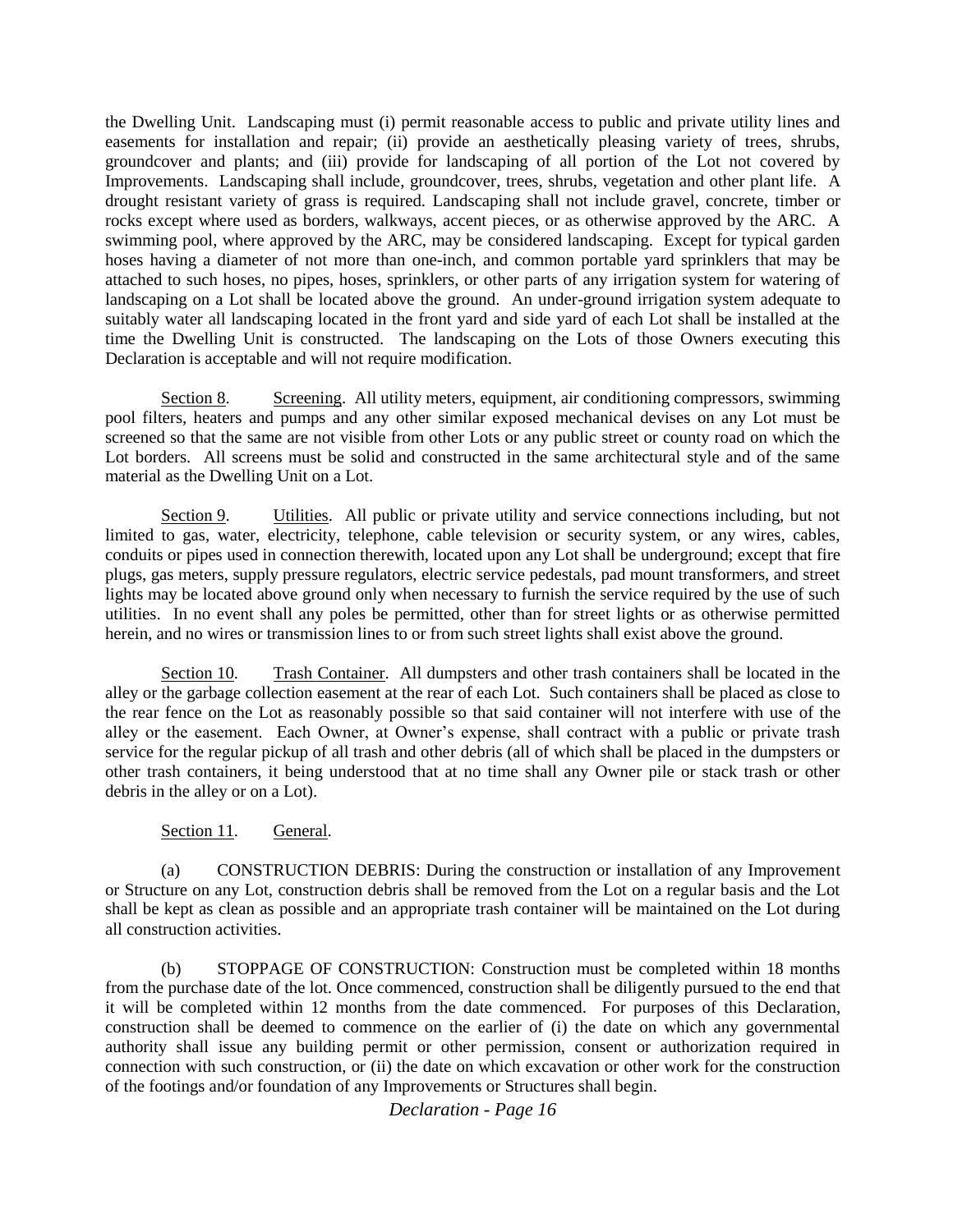(c) LIABILITY FOR CONSTRUCTION ACTIVITIES ON LOT. Each Homebuilder and each Lot Owner (or the Owner's builder) is solely responsible and liable for all construction activities on the Lot, and construction activities on the Lot will comply with all federal, state and local laws, statutes, ordinances, regulations and rules, as well as all requirements set forth in this Declaration and all amendments and supplements thereto. Without limiting the generality of the preceding sentence, each Homebuilder and Lot Owner (or the Owner's builder) assumes all obligations and duties imposed by the Texas Commission on Environmental Quality ("TCEQ") related to discharges from construction activities. Each Homebuilder and Lot Owner (or Owner's builder) will be solely responsible for obtaining from TCEQ all required permits and any required Notice of Intent; and, each Homebuilder and Lot Owner (or Owner's builder) will be solely responsible for performing all construction activities and best management practices on the Lot in a manner that complies with federal, state and local laws, statutes, ordinances, regulations and rules, including those imposed by the TCEQ. By purchasing a Lot within the Subdivision, each Homebuilder and Lot Owner accepts all responsibility and liability for compliance with federal, state, and local laws, statutes, ordinances, regulations and rules, including those imposed by the TCEQ, and each Homebuilder and Lot Owner agrees to indemnify and hold harmless Declarant from all claims, fines, suits, actions, liabilities and proceedings whatsoever and of every kind, known or unknown, fixed or contingent which may be brought or asserted against Declarant on account of or growing out of any and all injuries or damages relating to construction activities on the Lot being performed by each Homebuilder and Lot Owner (or Owner's builder), and all losses, liabilities, judgments, settlements, costs, penalties, damages, fines and expenses relating thereto, including, but not limited to, attorney's fees and other costs of defending against, investigating and settling said claims.

Section 12. Easements. Easements for the installation and maintenance of utilities, drainage facilities, and garbage collection are reserved in this Declaration and as shown on the recorded subdivision plat. Utility service may be installed along or near the front and/or side and/or rear Lot lines and each Lot Owner shall have the task and responsibility of determining the specific location of all such utilities. Except as may be otherwise permitted by the ARC (e.g. fencing, flatwork, landscaping, etc.), no Owner shall erect, construct or permit any obstructions or permanent Improvements or Structures of any type or kind to exist within any easement area, nor shall anything be done or permitted within an easement area which would restrict or adversely affect drainage. Electrical (and possibly other utility) easements are likely to be located at or near or along the rear Lot line(s), and each Lot Owner assumes full, complete and exclusive liability and responsibility for all cost and expense related to damage, repair, relocation and restoration of such improvements or fence. Except as to special street lighting or other aerial facilities which may be required by the City or County of Lubbock, Texas or the City of Wolfforth, Texas, or which may be required by the franchise of any utility company or which may be installed by the Declarant pursuant to its development-plan, no aerial utility facilities of any-type (except meters, risers, service pedestals and other surface installations necessary to maintain or operate appropriate underground facilities) shall be erected or installed on the Subdivision whether upon individual Lots, easements, streets or rights-of-way of any type, either by the utility company or any other person or entity, including, but not limited to, any person owning or acquiring any part of the Subdivision, and all utility service facilities (including, but not limited to, water, sewer, gas, electricity and telephone) shall be buried underground unless otherwise required by a public utility. All utility meters, equipment, air conditioning compressors, water wells and similar items must be visually screened and located in areas designated by the Architectural Review Committee. The Association or the Architectural Review Committee shall have the right and privilege to designate the underground location of any CATV-related cable.

Each Owner shall assume full and complete responsibility for all costs and expenses arising out of or related to the repair, replacement or restoration of any utility equipment damaged or destroyed as a result of the negligence or mischief of any Resident of the Owner. Each Owner agrees to provide, at the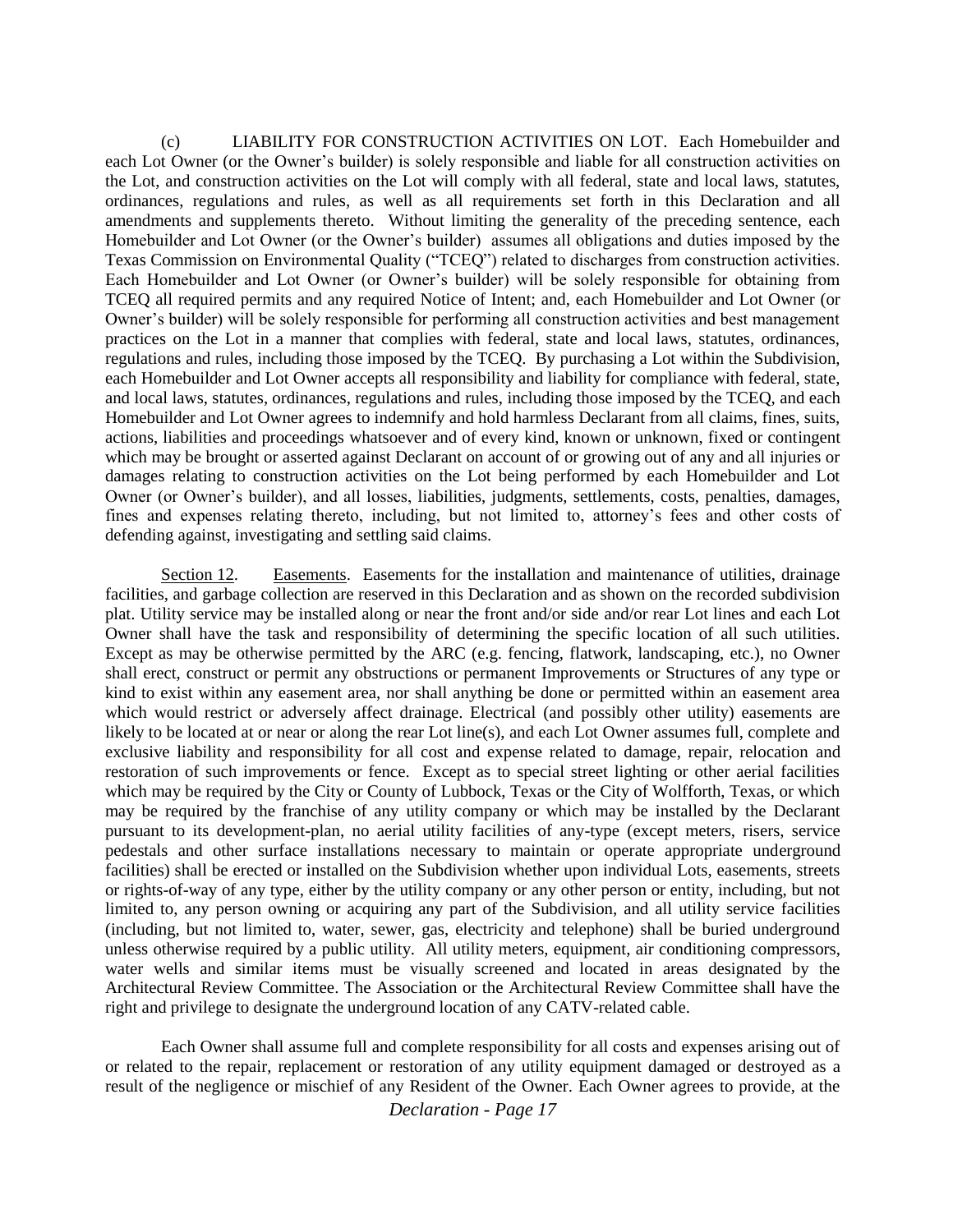sole cost and expense of each Owner, such land and equipment and apparatus as are necessary and appropriate to install and maintain additional lighting and security-related measures which becomes technologically provident in the future.

Section 13. Duty of Maintenance. Each Owner of any Lot shall have the responsibility, at his or her sole cost and expense, to keep such Lot, including any Improvements thereon, in a well maintained, safe, clean and attractive condition at all times. Such maintenance shall include, but is not limited to, the following:

> (a) Prompt removal of all liter, trash, refuse and waste, and regular cutting of weeds and grasses on the Lot prior to and during construction of any Improvements;

- (b) Regular mowing of grasses;
- (c) Tree and shrub pruning;
- (d) Keeping landscaped areas alive, free of weeds, and attractive;
- (e) Watering;
- (f) Keeping parking areas and driveways in good repair;
- (g) Complying with all government health and police requirements;
- (h) Repainting of Structures and Improvements;
- (i) Repair of exterior damages to Improvements;
- (j) Taking whatever action is necessary to assure proper water drainage across each Lot, and to prevent water from being impounded or dammed on Lot.

Each Owner of any Lot shall have the responsibility, at his or her sole cost and expense, to keep all areas located between the boundaries of such Lot and the paved portion of any streets or roads on which such Lot borders in a well maintained, safe, clean and attractive condition. Each Owner shall have the further responsibility, at his or her sole cost and expense, to keep all alleys (to the middle of the alley) on which such Lot borders in a well maintained, safe, clean and attractive condition.

#### ARTICLE VI. EASEMENTS AND TELECOMMUNICATION SERVICES; UTILITY SERVICES

Section 1. Utility Easements. Non-exclusive easements for installation, maintenance, repair and removal of utilities and drainage facilities over, under and across an area not less than two feet (2') nor more than five feet (5') wide perimeter of each Lot are reserved by Declarant for itself and all utility and CATV companies and their respective successors and assigns, serving the Subdivision and no Improvement or Structure shall be constructed or placed thereon without the express prior written consent of the ARC. Full rights of ingress and egress shall be had by Declarant and all utility and CATV companies serving the Subdivision, and their respective successors and assigns, at all times over the Subdivision for the installation, operation, maintenance, repair or removal of any utility together with the right to remove any obstruction (excluding, however, any driveway, fence or other Improvement or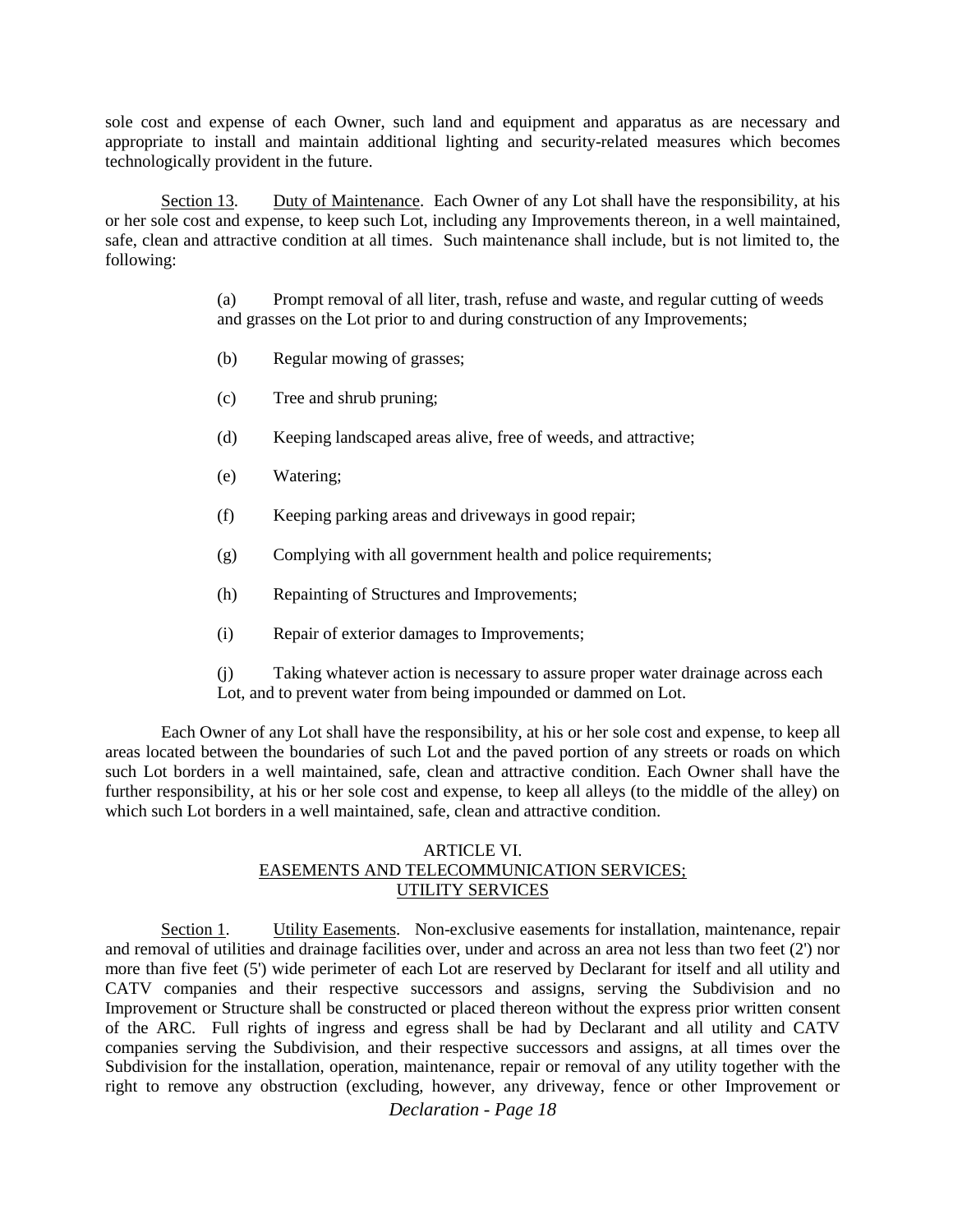Structure which has been theretofore specifically approved by the ARC) that may be placed in such easement that would constitute interference with the use of such easement, or with the use, maintenance, operation or installation of such utility.

Section 2. Ingress, Egress and Maintenance by the Declarant. Full rights of ingress and egress shall be had by the Declarant at all times during the Development Period over and upon the front, rear and side setback areas applicable for each Lot for the carrying out by the Declarant of its functions, duties and obligations hereunder; provided, however, that any such entry by the Declarant upon any Lot shall be made with as little inconvenience to the Owner as practical, and any damage caused thereby shall be repaired by the Declarant at the expense of Declarant.

Section 3. Telecommunication Services. The Declarant may (but without obligation) provide, either directly or by contracting with other parties, various telecommunication services to the Lots within the Subdivision. The Declarant shall have the sole discretion to determine whether or not such telecommunication services are provided, and if the Declarant is to provide such services the Declarant shall have the sole discretion to determine the types of services to be provided, the manner in which such services will be provided, the amounts to be charged, and the method of paying for such services. The amounts charged for such services shall not exceed those authorized or required by any regulatory authority with jurisdiction over such matters. The types of telecommunication services that may be provided by or through the Declarant shall include, but not be limited to, the following: (i) local and longdistance telephone service; (ii) voice mail service; (iii) cable television service; (iv) private television channels for education and community purposes; (v) security monitoring of streets; (vi) central home security systems for fire and burglary detection; (vii) electronic utility meter reading systems; (viii) electronic mail systems; and (ix) such other similar telecommunication services the Declarant determines to be necessary or beneficial for the safety, welfare or enjoyment of the Owners and Residents of the Subdivision.

Section 4. Water and/or Sewer Services. Declarant reserves for itself and for its successors and assigns, the exclusive right, but not the obligation or duty, to create, own or have an interest in, and/or operate a "retail public utility" or a "water supply or sewer service corporation" (as "retail public utility" and "water supply or sewer service corporation" are defined in the Texas Water Code, Section 13.002, as now existing or hereafter amended), for the purpose of providing "retail water or sewer utility service" (as "retail water or sewer utility service" is defined by the Texas Water Code, Section 13.002) to all Owners and Residents of the Subdivision and to any other persons or entities as desired by Declarant. "Retail public utility" and "water supply or sewer service corporation" are hereinafter sometimes collectively referred to as "the Utility." If the Utility is created under the authority herein reserved to Declarant, and if a certificate of public convenience and necessity (the "Certificate") is obtained by the Utility in accordance with the provisions of the Texas Water Code, then each Owner who thereafter purchases a Lot within an area being serviced by the Utility will purchase all water and/or sewer services (as are then being provided by the Utility) from the Utility, and no Owner will drill a water well or install a septic tank on a Lot receiving said service from the Utility. The provisions of this Section 4 shall not apply to any Owner who drills a water well and installs a septic tank prior to the Utility being created and obtaining a Certificate; however, the provisions of this Section 4 shall apply to any subsequent Owner who, after the Utility has been created and obtains a Certificate, purchases a Lot within the service area of the Utility, on which a water well or septic tank is in existence. If an Owner purchases a Lot after the Utility has been created and the Certificate obtained, and if the Lot has an existing water well and septic tank, the Owner will discontinue use of the water well if the Utility is providing water, and will discontinue use of the septic tank if sewer service is being provided by the Utility; and, at the time of the purchase of the Lot, water and/or sewer service shall be provided to the Lot on such terms and conditions as are then in effect for such service by the Utility. To the extent that the provisions of this Section 4 conflict with the provisions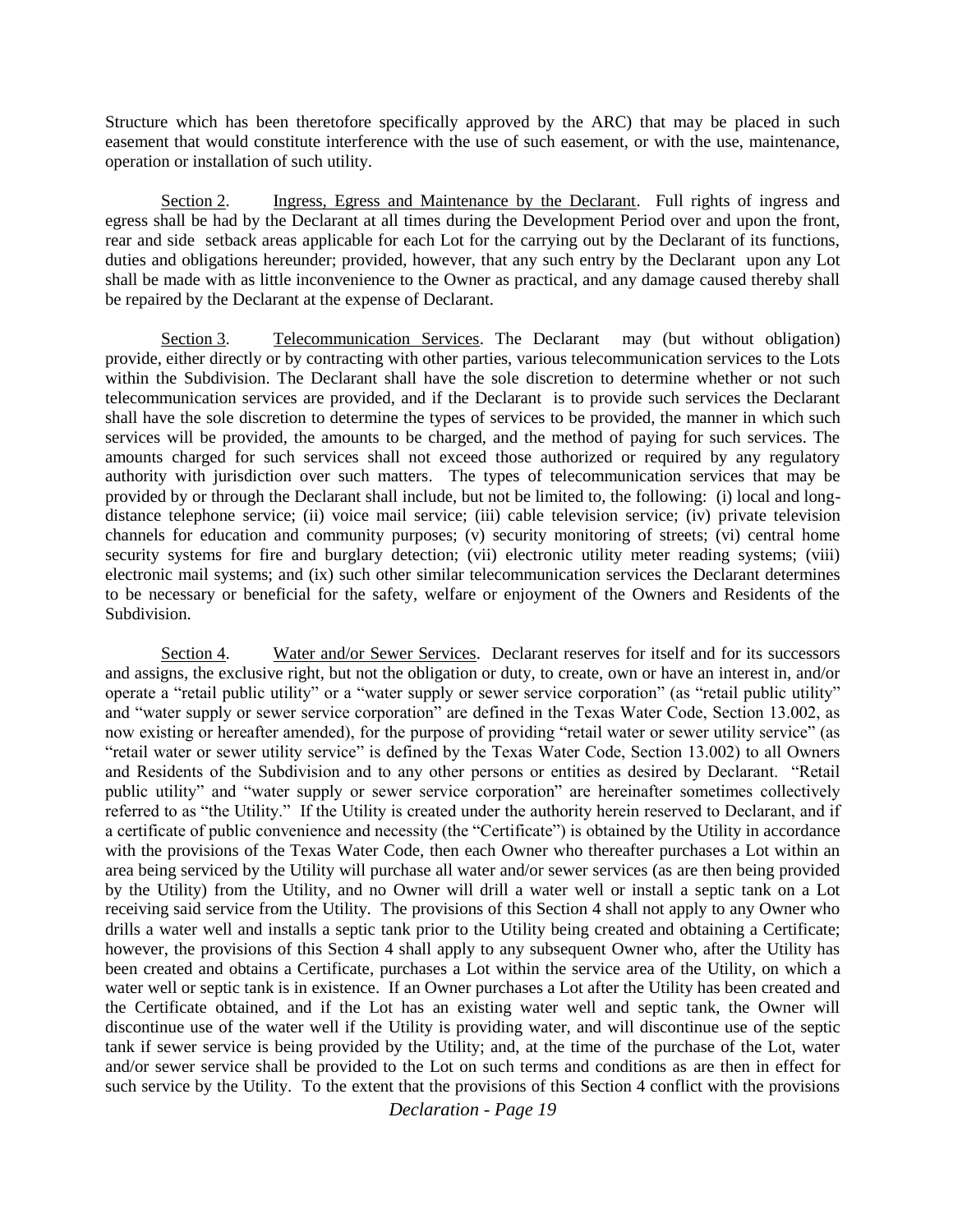of Article V, Section 6, (k) and (l), the provisions of this Section 4 shall control. Any Owner who drills a water well and installs a septic tank prior to the Utility being created and obtaining a Certificate, may elect, upon creation of the Utility, to discontinue use of the water well and/or septic tank, and instead receive water and/or sewer service (as may then be available) from the Utility and upon such terms and conditions as are then in effect for such service by the Utility. Nothing within this Section 4 shall be construed as an obligation, duty, or representation by Declarant to create the Utility. If the Utility is created, the Utility may utilize any Lot and/or the water well easement described above in Article VI, Section 1, then owned by Declarant to drill and maintain water wells for use by the Utility in providing water service, and the Utility shall have such access to said Lot and/or easement as is necessary for the purpose of drilling and maintaining the water wells, tanks, equipment and underground pipelines as are related to such water wells. The utility easements described in Article VI, Sections 1 and 2, may be utilized by the Utility in providing the services of the Utility. Declarant may use any Lot or other property which it owns within or outside of the Subdivision for the purpose of drilling and maintaining water wells, tanks, equipment and pipeline related to the utility.

#### ARTICLE VII. GENERAL PROVISIONS

Section 1. Further Development. During the Development Period, each and every Owner and Resident waives, relinquishes and shall not directly or indirectly exercise any and all rights, powers or abilities regarding the following: to contest, object, challenge, dispute, obstruct, hinder or in any manner disagree with the proposed or actual development (including, without limitation, zoning or rezoning efforts or processes) pertaining to residential, commercial or recreational uses of any real property owned by the Declarant or by the affiliates, assignees or successors of the Declarant within a one-mile radius of the Subdivision.

Section 2. Duration. The Covenants of this Declaration shall run with and bind the land subject to this Declaration, and shall inure to the benefit of and be enforceable by the Declarant and by any Owner and Resident of any land subject to this Declaration, their respective legal representatives, heirs, successors and assigns, for an original forty (40) year term expiring on the fortieth (40th) anniversary of the date of recordation of this Declaration, after which time these Covenants shall be automatically extended for successive periods of ten (10) years unless an instrument is signed by the Owners of at least fifty-one percent (51%) of all Lots within this Subdivision and all Lots of any additions added or annexed to the scheme of this Declaration as provided in Article II of this Declaration, which instrument is recorded in the Official Public Records of Lubbock County, Texas, and which contains and sets forth an agreement to abolish these Covenants; provided, however, no such agreement [where approved by less than seventyfive percent (75%) of the Owners of all Lots within this Subdivision and all Lots of any additions added or annexed to the scheme of this Declaration] to abolish shall be effective unless made and recorded one (1) year in advance of the effective date of such abolishment.

Section 3. Amendments. The covenants, conditions and restrictions of this Declaration may be amended or terminated only as follows:

a. BY THE OWNERS: This Declaration may be amended or terminated only by the affirmative vote of the Owner or Owners of not less than sixty percent of the total number of Lots. Each Lot shall be entitled to a single vote, and, in case there are multiple Owners of a Lot, that Lot's vote shall be cast as determined by a majority of its Owners. The Owner of multiple Lots shall be entitled to one vote for each Lot owned. The Declarant shall be considered an Owner and shall be entitled to one vote for each Lot owned. For example, if there are 17 Lots in the Subdivision, the Owner or Owners of 11 or more Lots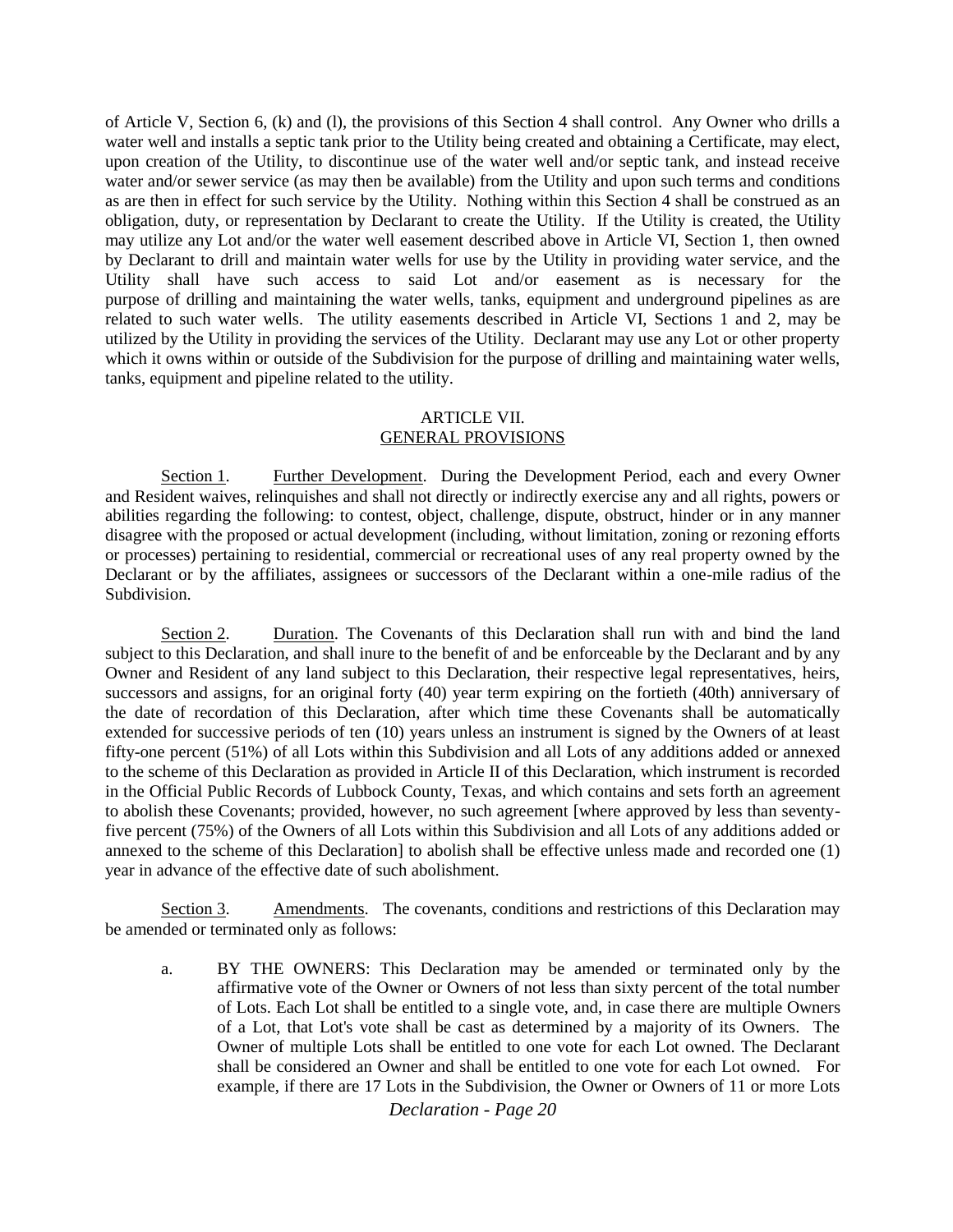must vote in favor of amending or terminating this Declaration, in order for the amendment or termination to be effective (60% of  $17 = 10.2$ ), and if only one Owner owning 11 Lots votes in favor of the amendment or termination, such amendment or termination shall nevertheless be effective. However, under no circumstances may the Owners terminate the covenants, conditions and restrictions of this Declaration at any time within the next ten years from the date that this Declaration is filed in the Official Public Records of Lubbock County, Texas, unless the Declarant joins in and agrees to such termination.

b. BY THE DECLARANT: During the Development Period, Declarant reserves to itself and to its successors and assigns, and shall have the continuing right, at any time, and from time to time, without the joinder or consent of any party, to amend this Declaration by an instrument in writing duly executed, acknowledged and filed of record for the purpose of clarifying or resolving any ambiguities or conflicts herein, or correcting any inadvertent misstatements, errors or omissions herein, or for adding or deleting any restriction, term or provision of this Declaration, provided that any such amendment shall be consistent with and in furtherance of the general plan and scheme of development as evidenced by the Declaration, and shall not impair or materially adversely affect the vested property or other rights of any Owner.

Section 4. Enforcement.Enforcement of the covenants and restrictions contained herein shall be by any proceeding at law or in equity against any persons violating or attempting to violate any covenant or restriction, either to restrain violation or to recover damages. Failure by the Declarant or any other Owner to enforce any such covenant or restriction shall in no event be deemed a waiver of the right to do so thereafter. Declarant shall have no special obligation to any Owner to enforce any of the covenants and restrictions contained in this instrument, and any Owner or Owners aggrieved by any violation or alleged violation of these covenants and restrictions shall be responsible for enforcing the same (provided that Declarant shall have the right to join in such enforcement in the event Declarant, in Declarant's sole discretion, elects to do so).

Section 5. Additional Restrictions.Declarant may make additional restrictions applicable to any Lot by appropriate provision in the deed conveying such Lot to the Owner, without otherwise modifying the general plan set forth herein, and any such other restrictions shall inure to the benefit of and be binding upon the parties to such deed in the same manner as if set forth at length herein.

Section 6. Resubdivision or Consolidation. No Lot shall be resubdivided in any fashion to create a Lot having smaller dimensions than the original Lot. With the prior written approval of the ARC, entire Lots may be consolidated to form a single building site, and a Lot may be resubdivided and portions thereof combined with another Lot to create a new Lot having dimensions that are at least as large as the largest of the two original Lots.

Section 7. Severability of Provisions.If any paragraph, section, sentence, clause or phrase of this Declaration shall be or become illegal, null or void for any reason or shall be held by any court with competent jurisdiction to be illegal, null or void, the remaining paragraphs, sections, sentences, clauses or phrases of this Declaration shall continue in full force and effect and shall not be affected thereby. It is hereby declared that said remaining paragraphs, sections, sentences, clauses, and phrases would have been and are imposed irrespective of the fact that any one or more other paragraphs, sections, sentences, clauses, or phrases shall become or be illegal, null or void.

*Declaration - Page 21* Section 8. Notice. Wherever written notice to an Owner is permitted or required hereunder,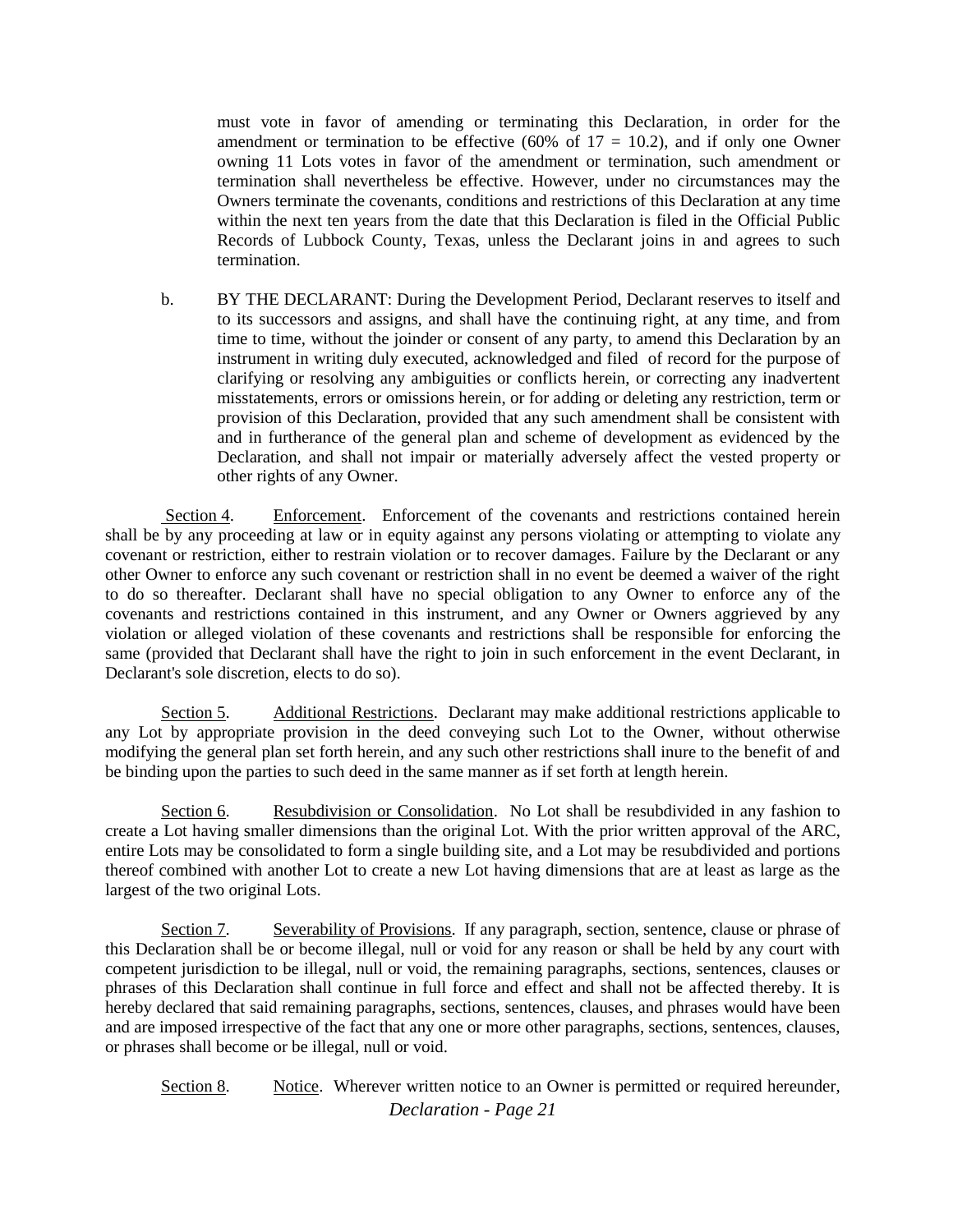such notice shall be given by mailing the same to such Owner at the address of such Owner designated in the Deed conveying a Lot or Lots to that Owner, as recorded in the Lubbock County Clerk's office in Lubbock, Texas, or to the address of the Owner shown in the records of the Lubbock Central Appraisal District in Lubbock, Texas, or other governmental authority imposing or collecting ad valorem taxes on such Lot. Such notice shall conclusively be deemed to have been given by placing same in the United States mail, properly addressed, whether received by the addressee or not.

Section 9. Titles. The titles, headings, and captions which have been used throughout this Declaration are for convenience only and are not to be used in construing this Declaration or any part thereof.

Section 10. Adjacent Property. Declarant intends to develop certain property adjacent to or in the vicinity of the Lots. Such adjacent property may be subject to restrictions materially varying in form from those contained in this instrument. Nothing contained in this instrument shall be deemed to impose upon Declarant any obligation with respect to such adjacent property, including, without limitation, any obligation to enforce any covenants or restrictions applicable thereto. Declarant may, in the future, develop certain property adjacent to or in the vicinity of the Lots as additional residential lots, or for commercial use, or for a recreational use, or any combination of such uses. However, nothing within this Declaration shall be construed as constituting an obligation, promise, covenant or duty on the part of Declarant to develop the adjacent property in a particular manner or for a particular use. Nothing contained in or inferable from this Declaration shall ever be deemed to impose upon any other land owned or to be owned by Declarant, or any related entity, any covenants, restrictions, easements or liens, or to create any servitudes, negative reciprocal easements, or other interests in any such land in favor of any person or entity other than Declarant.

## Section 11. **ASSUMPTION OF RISK, DISCLAIMER, RELEASE AND INDEMNITY.**

(a) **Assumption of Risk**. Each Owner and any Homebuilder, by his or her purchase of a Lot within the Subdivision, and each Resident, by his or her residence within or use of the Subdivision, hereby expressly assumes the risk of personal injury, property damage, or other loss caused by use, maintenance, and operation of the Properties, and any Lot, and including but not limited to the design, development and construction of the Subdivision.

(b) **Disclaimer and Release**. Except as specifically stated in this Declaration or in any Deed, Declarant hereby specifically disclaims any warranty, guaranty, or representation, oral or written, expressed or implied, past, present or future, of, as to, or concerning:

*(i) the nature and condition of the Subdivision, the Properties, and any Lot, including but not by way of limitation, the water (either quantity or quality), soil, subsurface, and geology, and the suitability thereof and of the Subdivision, the Properties, and any Lot within the Subdivision, for any and all activities and uses which Owner, Resident, or any Homebuilder may elect to conduct thereon;* 

*(ii) the manner, construction, design, condition, and state of repair or lack of repair of any improvements located on the Properties and any Lot;* 

*(iii) except for any warranties contained in the Deed delivered from Declarant to an Owner or any Homebuilder, the nature and extent of any right-of-way, possession, reservation, condition or otherwise that may affect the Properties and any Lot; and*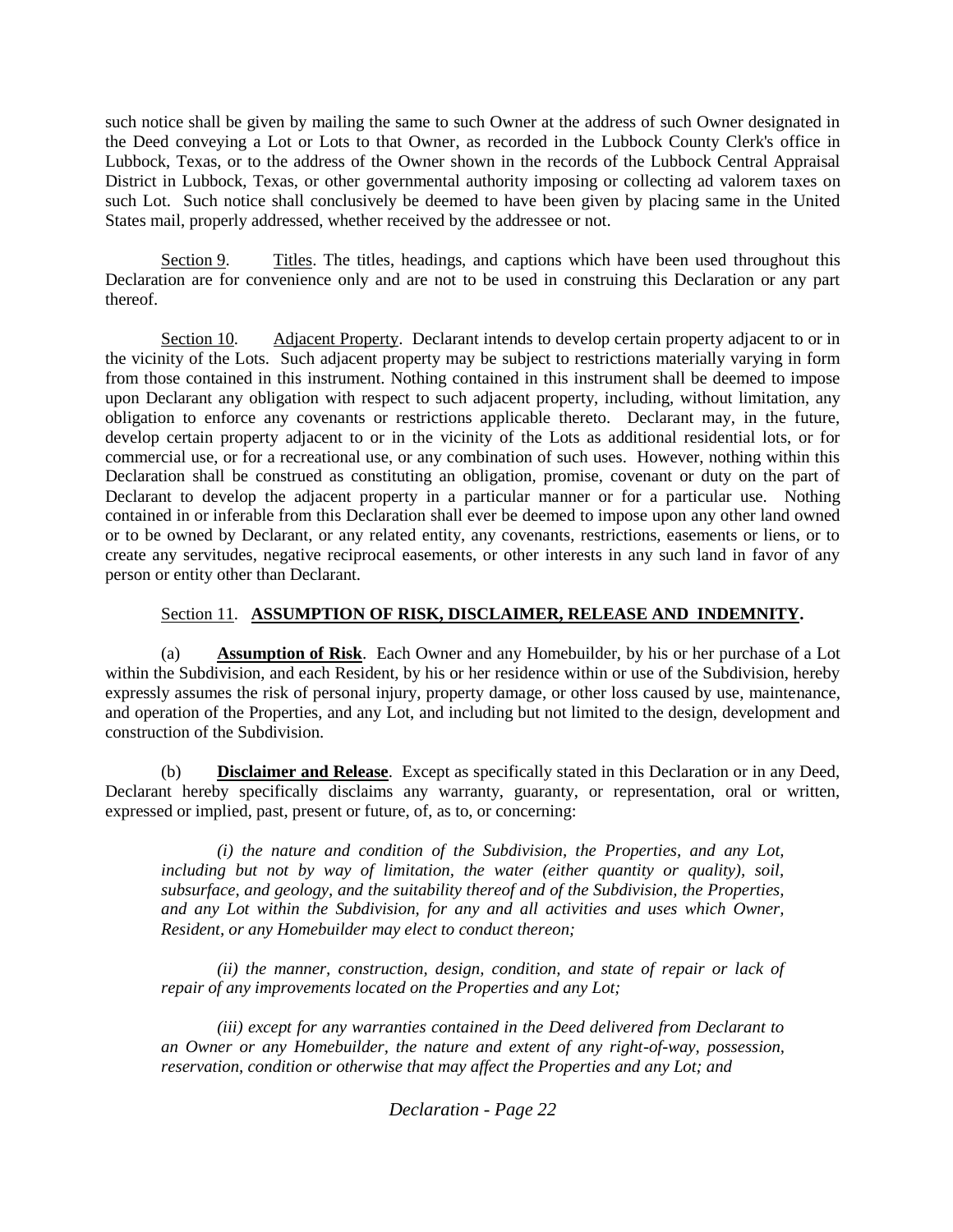*(iv) the compliance of the Properties and any Lot with any laws, rules, ordinances or regulations of any governmental or quasi-governmental body (including without limitation, zoning, environmental and land use laws and regulations).*

**Declarant's sale of each Lot within the Subdivision is on an "AS IS, WHERE IS, WITH ALL FAULTS" basis, and each Owner or any Homebuilder purchasing a Lot within the Subdivision expressly acknowledges that, as part of the consideration for the purchase of the Lot, and except as expressly provided in this Declaration or in any Deed, Declarant makes NO WARRANTY OR REPRESENTATION, EXPRESS OR IMPLIED, OR ARISING BY OPERATION OF LAW, INCLUDING, BUT IN NO WAY LIMITED TO, ANY WARRANTY OF CONDITION, HABITABILITY, SUITABILITY, MERCHANTABILITY, OR FITNESS FOR A PARTICULAR PURPOSE OF THE PROPERTIES, OR ANY LOT WITHIN THE SUBDIVISION.**

*Each Owner, Homebuilder, and Resident hereby waives, releases, acquits and forever discharges Declarant, any successor or assign of Declarant, and the Declarant's directors, officers, shareholders, general partners, limited partners, members, agents, employees, representatives, attorneys and any other person or entity acting on behalf of Declarant (sometimes referred to in this Section 10 as the "Released Parties"), of and from, any claims, actions, causes of action, demands, rights, damages, liabilities, costs and expenses whatsoever (including court costs and attorney's fees), direct or indirect, known or unknown, foreseen or unforeseen, which Owner, Homebuilder, or Resident now has or which may arise in the future, on account of or in any way growing out of or in connection with the design or physical condition of the Subdivision, the Properties, or any Lot, or any law, rule, order, statute, code, ordinance, or regulation applicable thereto.* 

*Each Owner, Homebuilder, and Resident waives and releases the Released Parties from any liability to said Owner, Homebuilder, and Resident and to said Owner's, Homebuilder's, and Resident's respective heirs, successors and assigns, for the design and/or condition of the Subdivision, Properties, or any Lot, known or unknown, present and future, including liabilities, if any, due to the existence, now or hereafter, of any hazardous materials or hazardous substances, on the Properties, or any Lot, and due to the existence, now or hereafter, of a violation, if any, of any environmental laws, rules, regulations or ordinances.*

### **EACH OWNER, HOMEBUILDER, AND RESIDENT EXPRESSLY WAIVES THE RIGHT TO CLAIM AGAINST THE RELEASED PARTIES BY REASON OF, AND RELEASES THE RELEASED PARTIES FROM ANY LIABILITY WITH RESPECT TO, ANY INJURY TO PERSON OR DAMAGE TO OR LOSS OF PROPERTY (INCLUDING CONSEQUENTIAL DAMAGES) RESULTING FROM ANY CAUSE WHATSOEVER (EXPRESSLY INCLUDING THE RELEASED PARTIES OWN NEGLIGENCE).**

(c) **Indemnity.** Each Owner, Homebuilder, and Resident agrees to indemnify and hold harmless the Released Parties from all claims, suits, actions, liabilities and proceedings whatsoever and of every kind, known or unknown, fixed or contingent (the "Claims") which may be brought or asserted against any Owner, Homebuilder, Resident, or Released Parties, on account of or growing out of any and all injuries or damages, including death, to persons or property relating to the use, occupancy, ownership, construction, operations, maintenance, design, repair or condition of the Subdivision, the Properties, any Lot, or any improvements located thereon, prior to this date of this Declaration or after the date of this Declaration, **even if such Claims arise from or are caused in whole or in part by the sole or concurrent negligence (whether active or passive, gross negligence or strict liability) of the Released**  Parties, and all losses, liabilities, judgments, settlements, costs, penalties, damages and expenses relating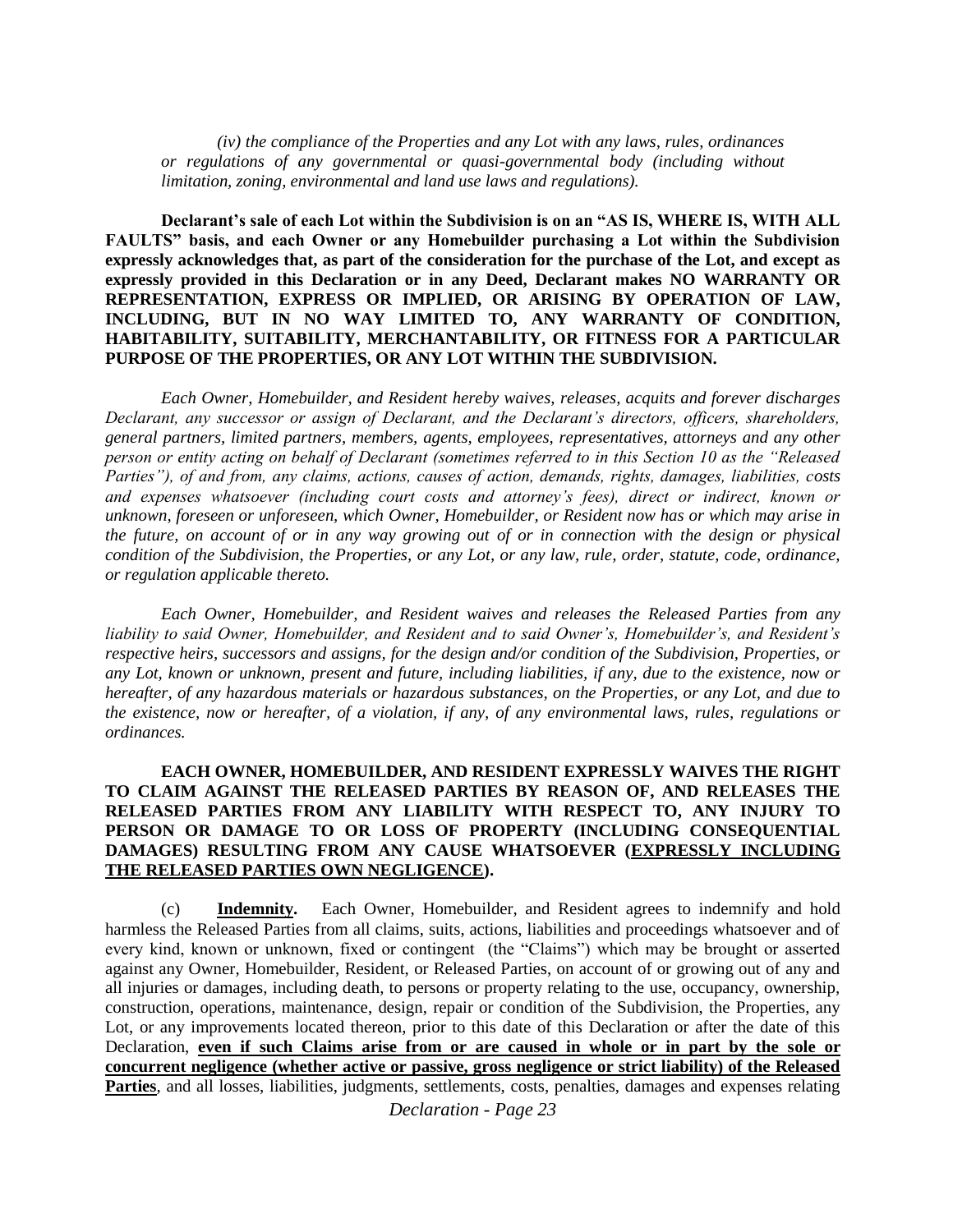thereto, including, but not limited to, attorney's fees and other costs of defending against, investigating and settling the Claims. The indemnity agreement provided herein includes without limitation *all* Claims, whether from:

(i) the design, maintenance, operation or supervision of the Subdivision, the Properties, any Lot, or any improvement located thereon;

(ii) the activities on the Subdivision, the Properties, any Lot, or any improvement located thereon;

(iii) the existence, now or hereafter of hazardous materials or substances on the Properties, or any Lot; or

(iv) due to a violation, now or hereafter, of any environmental laws, rules, regulations or ordinances, or otherwise. Each Owner, Homebuilder, and Resident does assume on behalf of the Released Parties and will conduct with due diligence and in good faith the defense of all Claims against any of the Released Parties.

Section 12. Joinder of Lenders and Existing Owners. Peoples Bank, holder of a lien of record against the Properties, joins in this Declaration for the sole purpose of showing it's assent thereto and that it has no objections to the filing of this Declaration. No violation of any covenant contained within this Declaration shall defeat or render invalid the lien of any mortgage made in good faith and for value upon any portion of the Properties; providing however, that any mortgagee in actual possession, or any purchaser at any mortgagee's foreclosure sale, as well as all other owners, shall be bound by and subject to this Declaration as fully as any other Owner of any portion of the Properties. Henson, Nichols, Brake, McCowen and Rasberry join in this Declaration for the purpose of showing their assent thereto and that they have no objections to the filing of this Declaration, and that they agree that their Lots shall be subject to the terms and provisions of this Declaration; and Henson, Nichols, Brake, McCowen and Rasberry, and their respective heirs, successors and assigns, agree to be bound by the terms and provisions of this Declaration.

#### ARTICLE VIII. TERMINATION OF PRIOR COVENANTS, CONDITIONS AND RESTRICTIONS

The Owners acknowledge that the Subdivision and other land described as the "Northwest  $\frac{1}{4}$  of Section 29, Block CB, S.F. 118 J.W. White Survey, Lubbock County, Texas" is subject to the "Covenants, Conditions and Restrictions for Lots of Painted Prairie Ranch to the County of Lubbock" recorded on November 18, 2005 in Volume 10219, Page 50 of the Official Public Records of Lubbock County, Texas (herein referred to as the "Prior Restrictions"). The Owners desire that this Declaration replace the Prior Restrictions and that the Prior Restrictions be terminated. As evidenced by their execution of this Declaration, the Owners do hereby cancel and hold for naught the Prior Restrictions recorded in Volume 10219, Page 50 of the Official Public Records of Lubbock County, Texas, and said Owners agree that the Subdivision shall instead be subject to the covenants, conditions and restrictions set forth in this Declaration. Saddleback Land Co., LLC, the owner of that portion of the Northwest One-Quarter of Section 29, Block CB, S.F. 118 J.W. White Survey, Lubbock County, Texas that does not include the Subdivision, joins in this Declaration for the sole purpose of consenting to the cancellation of the Prior Restrictions on the real property which it owns within Section 29, Block CB, Lubbock County, Texas. It is the intention of Owners and Saddleback Land Co., LLC that the Prior Restrictions are cancelled in their entirety as to all of the real property described in the Prior Restrictions, and that this Declaration shall be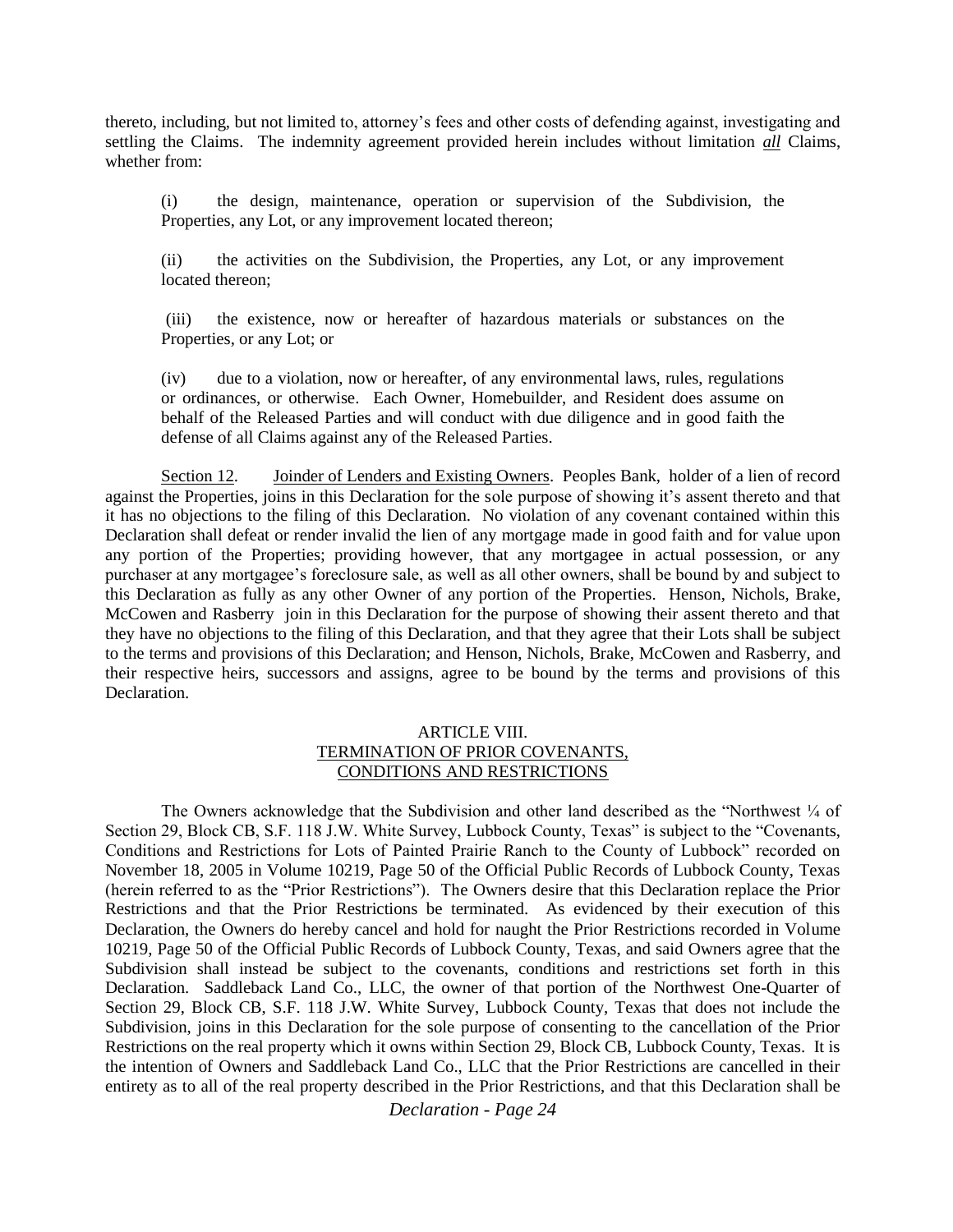applicable to the Subdivision (but not to the remainder of Section 29, Block CB, S.F. 118, J.W. White Survey, Lubbock County, Texas that is owned by Saddleback Land Co., LLC). The execution of this Declaration by Saddleback Land Co., LLC shall not be deemed to impose on the land owned by Saddleback Land Co., LLC any covenants, restrictions, easements or liens, or to create any servitudes, negative reciprocal easements, or other interests in any such land in favor of any person or entity.

EXECUTED as of the day and year first above written.

## **DECLARANT:**

## 806 LAND CO., LLC

 $By:$ 

Name: \_\_\_\_\_\_\_\_\_\_\_\_\_\_\_\_\_\_\_\_\_\_ Title: \_\_\_\_\_\_\_\_\_\_\_\_\_\_\_\_\_\_\_\_\_\_

Owner of Lots \_\_\_\_\_\_\_\_\_\_\_\_\_\_\_\_\_

## THE STATE OF TEXAS COUNTY OF LUBBOCK

BEFORE ME, the undersigned, being a Notary Public in and for the State of Texas, on this day personally appeared \_\_\_\_\_\_\_\_\_\_\_\_\_\_\_\_\_\_\_\_\_\_\_\_\_\_\_\_\_\_\_\_\_\_\_, known to me to be the person whose name is subscribed to the foregoing instrument and acknowledged to me that she executed the instrument as the act of 806 LAND CO., LLC, a limited liability company, and that she executed the instrument on behalf of the limited liability company for the purposes and consideration expressed, and in the capacity hereinabove stated.

GIVEN UNDER MY HAND AND SEAL OF OFFICE this  $\_\_\_\_$  day of  $\_\_\_\_\_\_$ , 2009.

Notary Public, State of Texas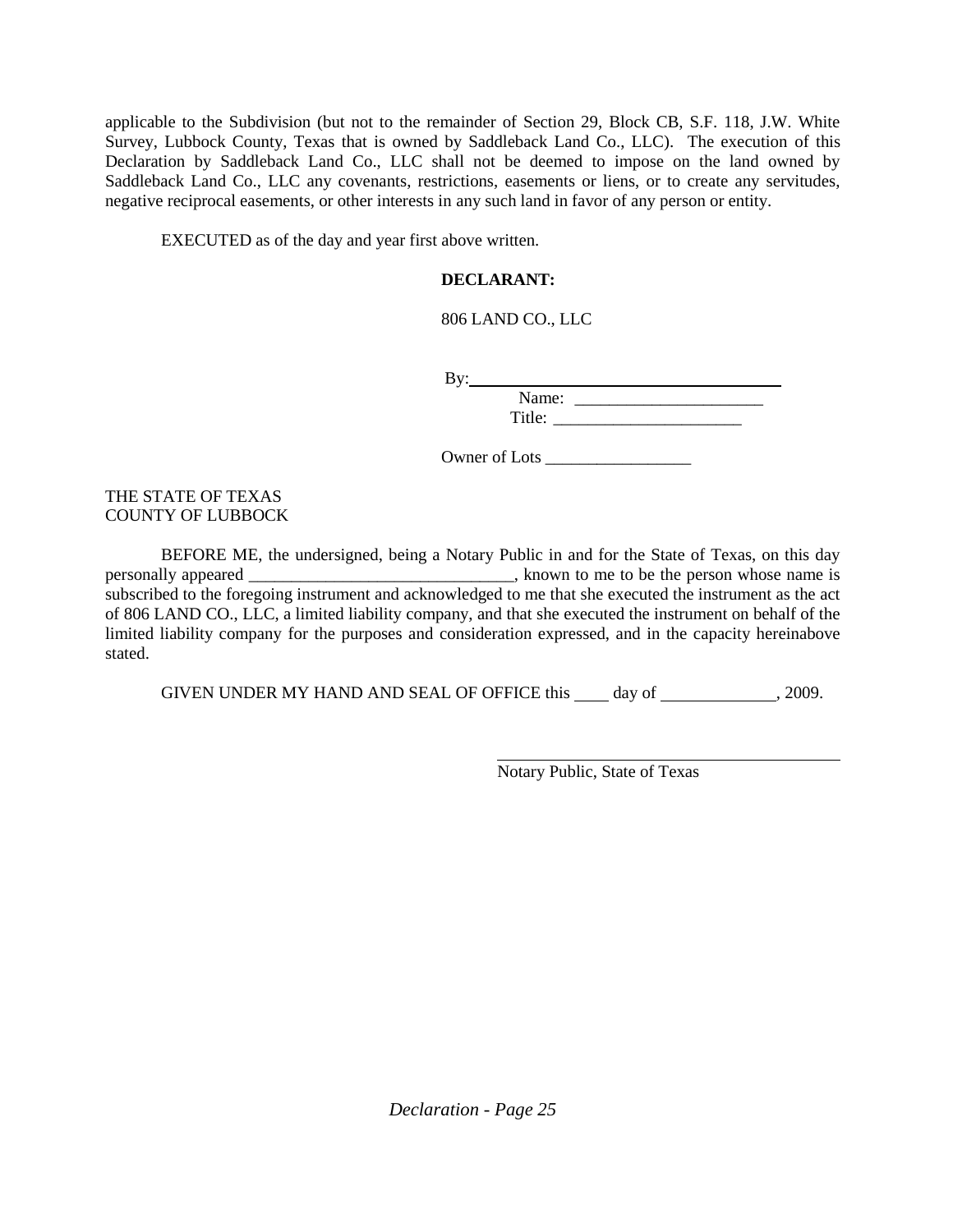**OWNERS OF LOT 12:** 

\_\_\_\_\_\_\_\_\_\_\_\_\_\_\_\_\_\_\_\_\_\_\_\_\_\_\_\_\_\_\_\_\_\_\_\_ ROBIN HENSON

## HAROLD HENSON

\_\_\_\_\_\_\_\_\_\_\_\_\_\_\_\_\_\_\_\_\_\_\_\_\_\_\_\_\_\_\_\_\_\_\_\_

\_\_\_\_\_\_\_\_\_\_\_\_\_\_\_\_\_\_\_\_\_\_\_\_\_\_\_\_\_\_\_\_\_\_\_\_

\_\_\_\_\_\_\_\_\_\_\_\_\_\_\_\_\_\_\_\_\_\_\_\_\_\_\_\_\_\_\_\_\_\_\_\_

\_\_\_\_\_\_\_\_\_\_\_\_\_\_\_\_\_\_\_\_\_\_\_\_\_\_\_\_\_\_\_\_\_\_\_\_

## THE STATE OF TEXAS COUNTY OF LUBBOCK

This instrument was acknowledged before me on the \_\_\_\_\_ day of \_\_\_\_\_\_\_\_\_\_\_\_\_\_\_, 2009, by ROBIN HENSON and HAROLD HENSON.

Notary Public, State of Texas

**OWNERS OF LOT 1:** 

GREGORY PAUL NICHOLS

\_\_\_\_\_\_\_\_\_\_\_\_\_\_\_\_\_\_\_\_\_\_\_\_\_\_\_\_\_\_\_\_\_\_\_\_ BEVERLY PENNY NICHOLS

THE STATE OF TEXAS COUNTY OF LUBBOCK

This instrument was acknowledged before me on the  $\frac{d}{dx}$  day of  $\frac{1}{2009}$ , by GREGORY PAUL NICHOLS and BEVERLY PENNY NICHOLS.

Notary Public, State of Texas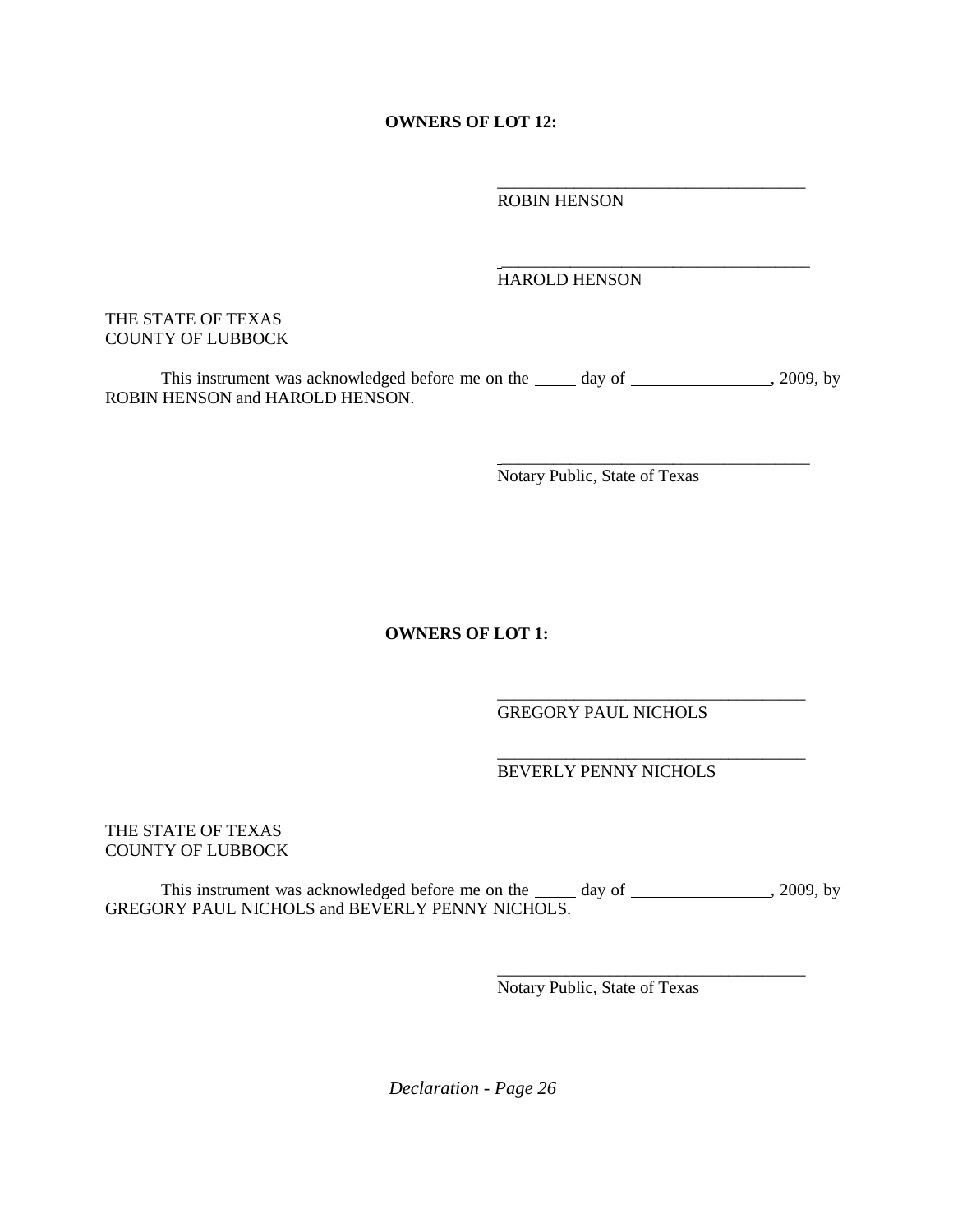**OWNERS OF LOT 6:** 

\_\_\_\_\_\_\_\_\_\_\_\_\_\_\_\_\_\_\_\_\_\_\_\_\_\_\_\_\_\_\_\_\_\_\_\_ JOSEPH D. BRAKE

## RIKA METHOLA BRAKE

\_\_\_\_\_\_\_\_\_\_\_\_\_\_\_\_\_\_\_\_\_\_\_\_\_\_\_\_\_\_\_\_\_\_\_\_

## THE STATE OF TEXAS COUNTY OF LUBBOCK

This instrument was acknowledged before me on the \_\_\_\_\_ day of \_\_\_\_\_\_\_\_\_\_\_\_\_\_\_, 2009, by JOSEPH D. BRAKE and RIKA METHOLA BRAKE.

> \_\_\_\_\_\_\_\_\_\_\_\_\_\_\_\_\_\_\_\_\_\_\_\_\_\_\_\_\_\_\_\_\_\_\_\_ Notary Public, State of Texas

## **OWNERS OF LOT 8:**

REUBEN G. McCOWEN

\_\_\_\_\_\_\_\_\_\_\_\_\_\_\_\_\_\_\_\_\_\_\_\_\_\_\_\_\_\_\_\_\_\_\_\_

\_\_\_\_\_\_\_\_\_\_\_\_\_\_\_\_\_\_\_\_\_\_\_\_\_\_\_\_\_\_\_\_\_\_\_\_

\_\_\_\_\_\_\_\_\_\_\_\_\_\_\_\_\_\_\_\_\_\_\_\_\_\_\_\_\_\_\_\_\_\_\_\_

KAI D. McCOWEN

## THE STATE OF TEXAS COUNTY OF LUBBOCK

This instrument was acknowledged before me on the  $\_\_\_$  day of  $\_\_\_\_\_$ , 2009, by REUBEN G. McCOWEN and KAI D. McCOWEN.

Notary Public, State of Texas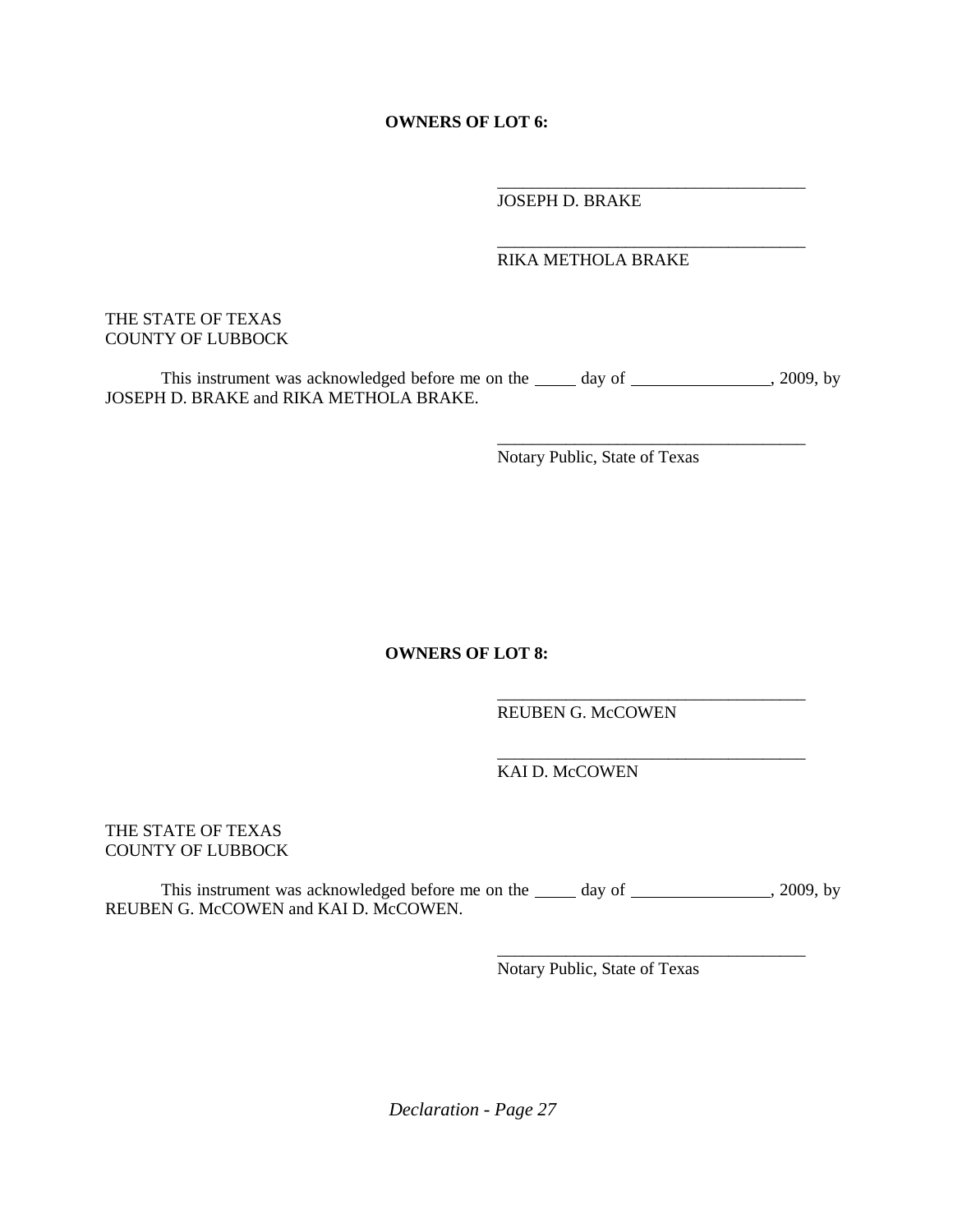## **OWNERS OF LOT 11:**

\_\_\_\_\_\_\_\_\_\_\_\_\_\_\_\_\_\_\_\_\_\_\_\_\_\_\_\_\_\_\_\_\_\_\_\_ TRACY RASBERRY

#### \_\_\_\_\_\_\_\_\_\_\_\_\_\_\_\_\_\_\_\_\_\_\_\_\_\_\_\_\_\_\_\_\_\_\_\_ LAURA RASBERRY

### THE STATE OF TEXAS COUNTY OF LUBBOCK

This instrument was acknowledged before me on the \_\_\_\_\_ day of \_\_\_\_\_\_\_\_\_\_\_\_\_\_\_, 2009, by TRACY RASBERRY and LAURA RASBERRY.

Notary Public, State of Texas

SADDLEBACK LAND CO., LLC, a Texas limited liability company

\_\_\_\_\_\_\_\_\_\_\_\_\_\_\_\_\_\_\_\_\_\_\_\_\_\_\_\_\_\_\_\_\_\_\_\_

 $By:$ 

Name: \_\_\_\_\_\_\_\_\_\_\_\_\_\_\_\_\_\_\_\_\_\_ Title: \_\_\_\_\_\_\_\_\_\_\_\_\_\_\_\_\_\_\_\_\_\_

THE STATE OF TEXAS COUNTY OF LUBBOCK

BEFORE ME, the undersigned, being a Notary Public in and for the State of Texas, on this day personally appeared \_\_\_\_\_\_\_\_\_\_\_\_\_\_\_\_\_\_\_\_\_\_\_\_\_\_\_\_\_\_\_\_\_\_, known to me to be the person whose name is subscribed to the foregoing instrument and acknowledged to me that he executed the instrument as the act of SADDLEBACK LAND CO., LLC, a limited liability company, and that she executed the instrument on behalf of the limited liability company for the purposes and consideration expressed, and in the capacity hereinabove stated.

GIVEN UNDER MY HAND AND SEAL OF OFFICE this  $\_\_\_\_$  day of  $\_\_\_\_\_$ , 2009.

Notary Public, State of Texas